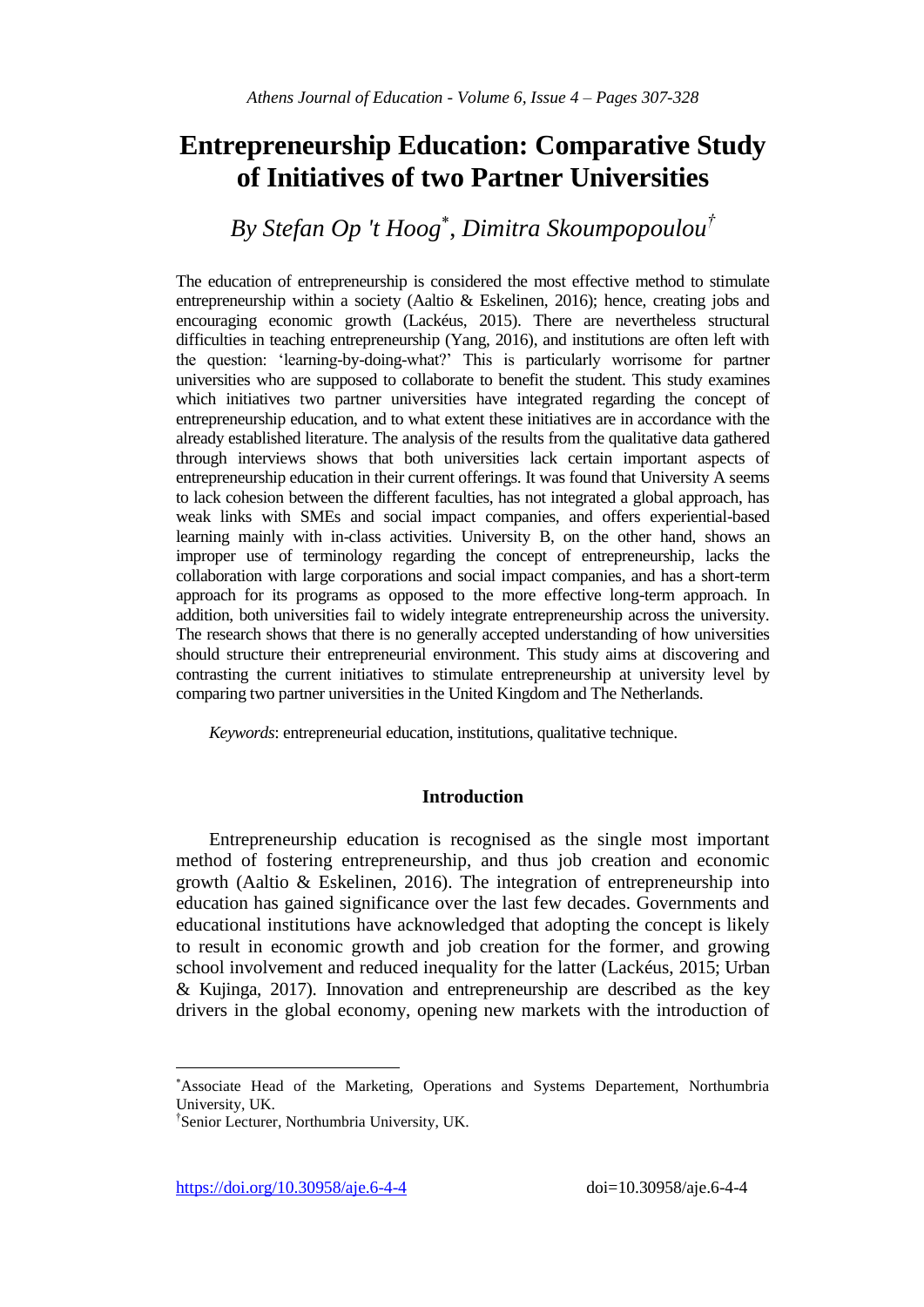new products and technological advancements (Karlsson, Grasjo, & Wixe, 2015).

With its first introduction in the United States in the 1940s, entrepreneur-ship education has been widely accepted as a new drive for economic growth and innovation (Zhou & Xu, 2012). The concept has gained popularity ever since, and was in 1998 adapted by UNESCO (1998, p. 2) at the World Conference on Higher Education, arguing, "*developing entrepreneurial skills and initiatives should become major concerns of higher education*". Ever since, the number of entrepreneurship courses, students and academics have skyrocketed and the trend shows no sign of abating. Miri (2014, p.1) calls it "*the revolution of the twenty-first century*", where governments encourage the next generation to adapt an entrepreneurial mind-set to prosper in the rapidly changing world.

After research and teaching, entrepreneurship forms the core of the upcoming 'third mission' at universities, described by Mitra and Edmondson (2015, p. 285) as, "*the delivery of community and economic development activities that generate social and economic benefits*". Recognised as an essential part of higher education, entrepreneurship programs are evolving quickly and an increasing number of universities are incorporating courses on business planning, innovation and creativity, and new venture development. Besides the development of key entrepreneurial skills, universities have set up a range of initiatives for start-up support, generally ranging from basic physical facilities, such as mentors and grants, to a more advanced support infrastructure with business incubators and technology transfer offices (Mitra & Edmondson, 2015; OECD, 2009).

At the same time, there are structural difficulties in teaching entrepreneur-ship (Yang, 2016). The message that can be drawn is that there is no generally accepted understanding of how universities should structure their entrepreneurial environment. With no clear guidelines on how to effectively stimulate entrepreneurship, universities are often granted the freedom to structure their own entrepreneurial environment, directly influencing start-up success (Information Resources Management Association, 2017). When relating this to two partner universities in the United Kingdom and The Netherlands, it could be mutual beneficial to streamline which entrepreneurial support initiatives have been implemented, and what can be improved upon. In fact, both countries are listed in the top-15 of the 2016 Global Entrepreneurship Index, indicating a similar favourable entrepreneurial climate (Acs, Szerb, & Autio, 2017). This paper aims at discovering and contrasting the current initiatives to stimulate entrepreneurship at university level by comparing two partner universities in the United Kingdom and The Netherlands.

The scope of this paper is narrowed down to solely entrepreneurship initiatives at UK-based University A and Netherlands-based University B. Despite the numerous other variables that affect the entrepreneurial environment, such as subsidies and other resources from the public education sector, this research is limited to the universities' initiatives on promoting entrepreneurship.

The authors have identified the following research objectives:

1. To identify the purpose of entrepreneurship education and to what extent it is considered important by academics.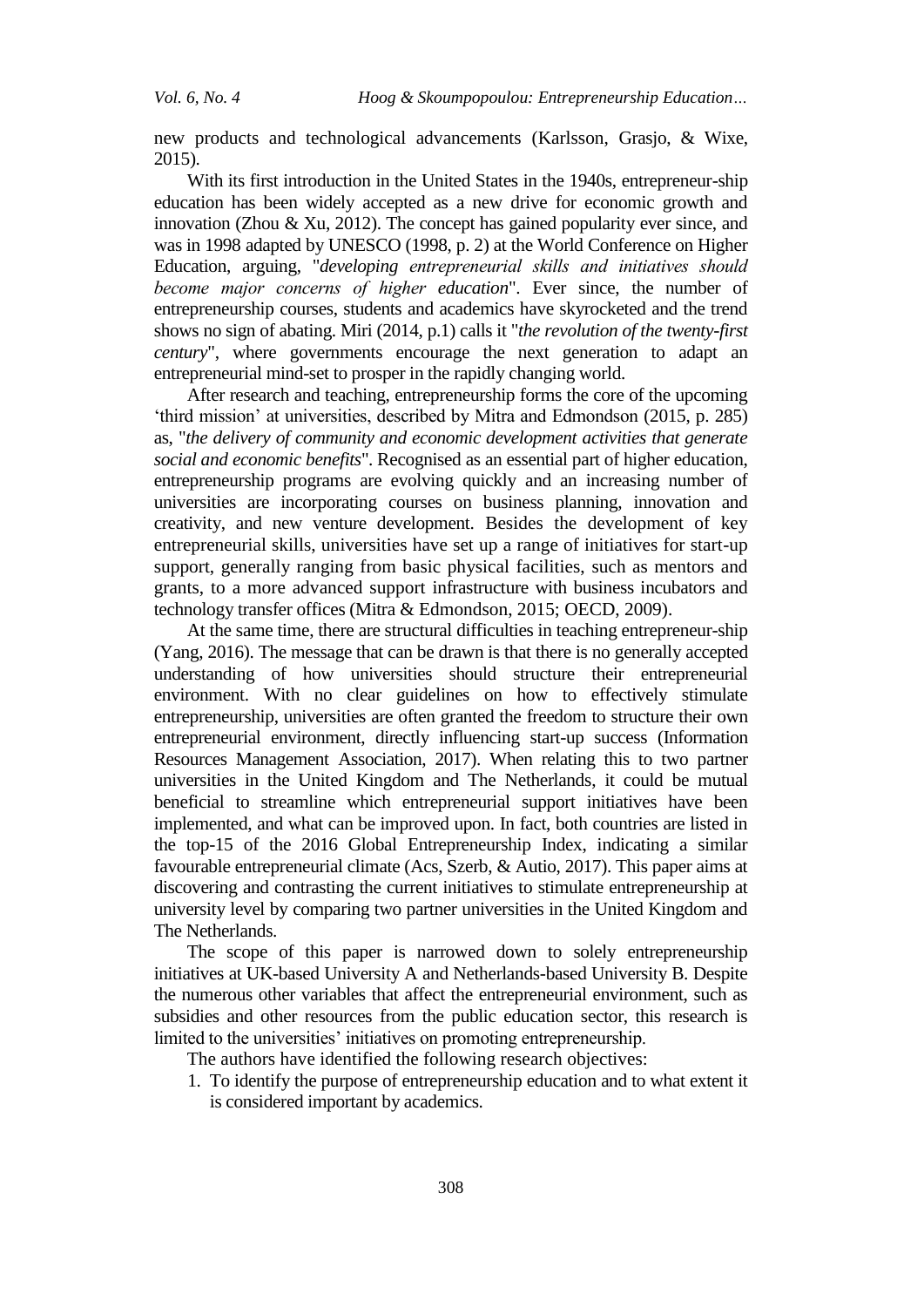- 2. To investigate the approach to entrepreneurship education in order to benefit students.
- 3. To analyse and contrast the entrepreneurial initiatives implemented at case study universities and to what extent it can be enhanced.

### **Literature Review**

#### **The Rise of Entrepreneurship Education**

French economist Jean-Baptiste Say first defined entrepreneurship in the 1800s as, *"the entrepreneur shifts economic resources out of an area of lower and into an area of higher productivity and greater yield"*. Over the years, the entrepreneur has become immensely important and is perceived as the engine of global economic development by driving industrialisation, generating employment and decreasing income inequality (Lackéus, 2015).

Despite the acknowledged impact of entrepreneurship on social and economic well-being, for a long time the general feeling was that entrepreneurs were born, not made (Moroz and Hindle, 2012). Jones, Macpherson, and Jayawarna (2013) support this view, suggesting that entrepreneurs are born with certain characteristics, but that the intensification of certain skills through learning will help them become successful.

Raposo and Paço (2011) argue that entrepreneurship education is focused on stimulating entrepreneurship in terms of start-ups, whereas enterprise education is about developing enterprising people with an attitude of self-reliance. Kompf (2012) and Shockley (2009) further suggest that entrepreneur-ship and enterprise education should be separated, with the former being taught to individuals seeking to create a business, and the latter being delivered across the university.

From an economic and society perspective, the growing popularity in entrepreneurship education is mainly due to the potential for stimulating innovation and economic growth, and reducing unemployment (Kuratko and Hoskinson, 2017). Hence, the interest for embedding entrepreneurship education in engineering and social studies is growing significantly to develop an entrepreneurial mind-set among all levels of education (Aaltio and Eskelinen, 2016). Yet, Europe is found to lag behind the United States and Canada in entrepreneurial activity, and is therefore pressured to integrate entrepreneurship across all institutions to support the expansion of entrepre-neurship education at university level (Riviezzo, Nisco, & Napolitano, 2012).

Also, the demand for entrepreneurship courses is growing explosively. Academia is aspired to have a positive impact on economic development while Valerio, Parton, and Robb (2014), suggest that the interest in entrepreneurship is due to scholars' personality traits as high risk-takers and control-seekers. In response, universities are motivated to support entrepreneurial courses to not only improve their competitive advantage, but also to strengthen their alumni networks and enjoy widely acknowledged status and reputation (Fetters, Greene, & Rice,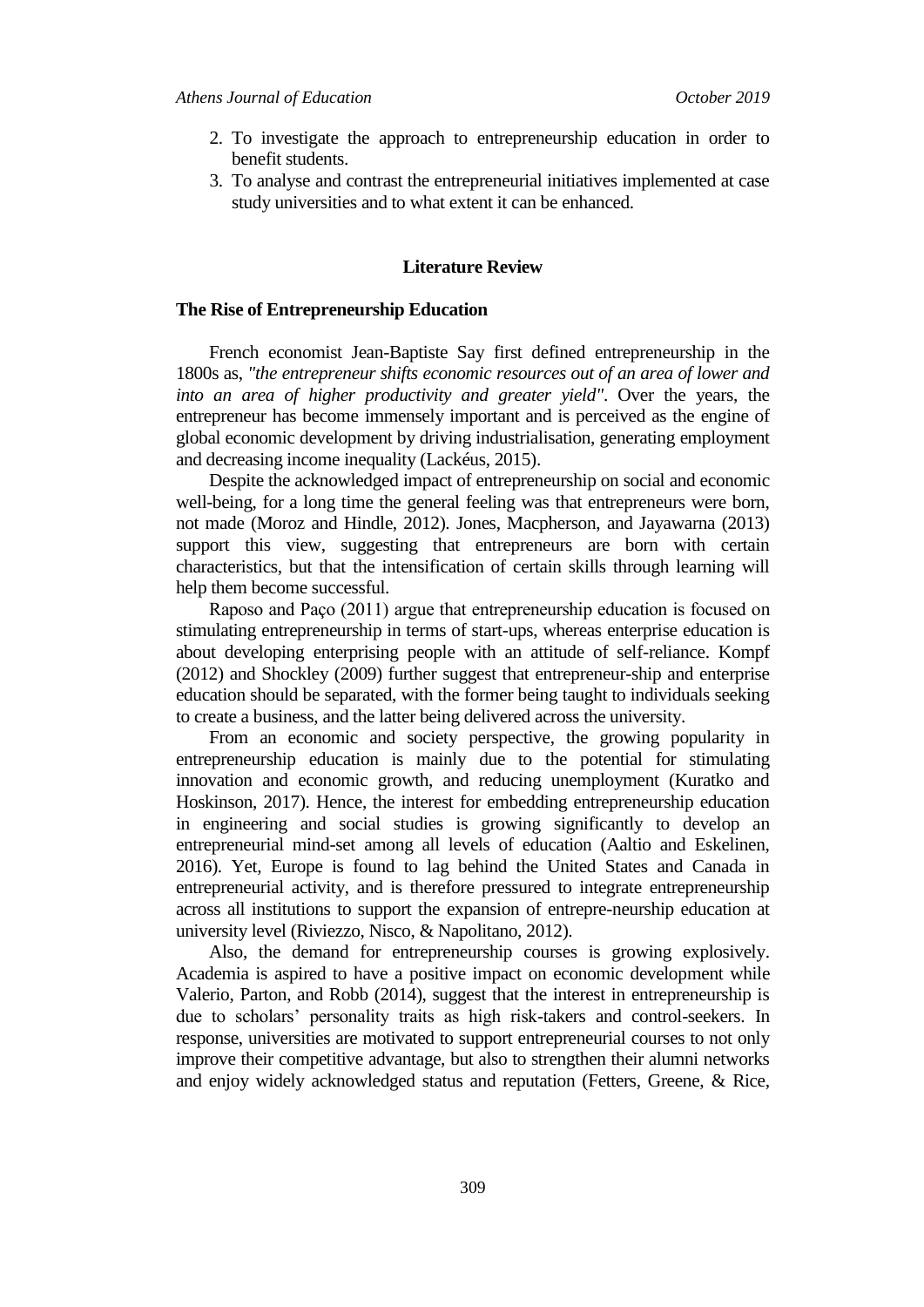2010; Sá & Kretz, 2015). This indicates that institutions act generally with their own interests' at heart.

The authors believe that the scope of entrepreneurship should not be limited, in order to prevent narrow-minded entrepreneurial approaches. This is considered true, as an international approach on entrepreneurship education is believed to further enhance students' skills to the extent that they understand different ways of doing business (Rae & Woodier-Harris, 2013). Not only is this necessary globally, but also within organizations. Since not all students will set up their own company, they can still utilize their entrepreneurial skills in different types of organizations.

#### **Entrepreneurship Education at University level**

Entrepreneurship programs have been implemented at different levels of the educational system, from primary school to university (Rahman, 2016). The exposure to entrepreneurship at an early age is more likely to result in entrepreneurial activity in a later stage in life (Rae & Wang, 2015). As written by Hosu and Iancu (2016), the role of higher education institutions is the most critical, as universities are influencing scholars to form start-ups and thus directly contributing to the economic development of a country. Especially, the influence of the institution's decision-makers is significant, as they contribute to student learning by means of strategy, mentoring and networking activities (Welsh, 2014). This focus is especially evident in the growing number of entrepreneurship centres at universities, providing a range of services and programs that stimulate entrepreneurial activity and economic development (Kuratko & Hoskinson, 2017).

The impact of entrepreneurship education is nevertheless dependent on a country's cultural context, with an explicit role for religion and values, people's attitude, family and community influence, and government policies and politics (Ehiobuche & Madueke, 2017; Telman, 2012). The focus of this paper is on two partner universities in the United Kingdom and The Netherlands, thus we consider any literature related to entrepreneurship education at universities in those countries.

#### **Entrepreneurship Education at UK Universities**

Ever since the year 2000, when business and entrepreneurial development was listed as a strategic focus for UK Universities, the concept of entrepreneurship education has been recognised as a priority in universities. The government has however not implemented a national strategy to support entrepreneurship education, but has instead adopted multiple initiatives related to entrepreneurship education (Lackéus, 2015). In fact, entrepreneurship programmes are mostly regulated on a regional or institutional level (EACEA, 2012). As a result, there is a wide diversity of initiatives to support entrepreneurship education at UK universities, ranging from guidance materials for teachers and entrepreneurship competitions for scholars, to online resources and web portals for case studies (Pantea, Diroescu, & Podlasek-Ziegler, 2014). The one characteristic that unites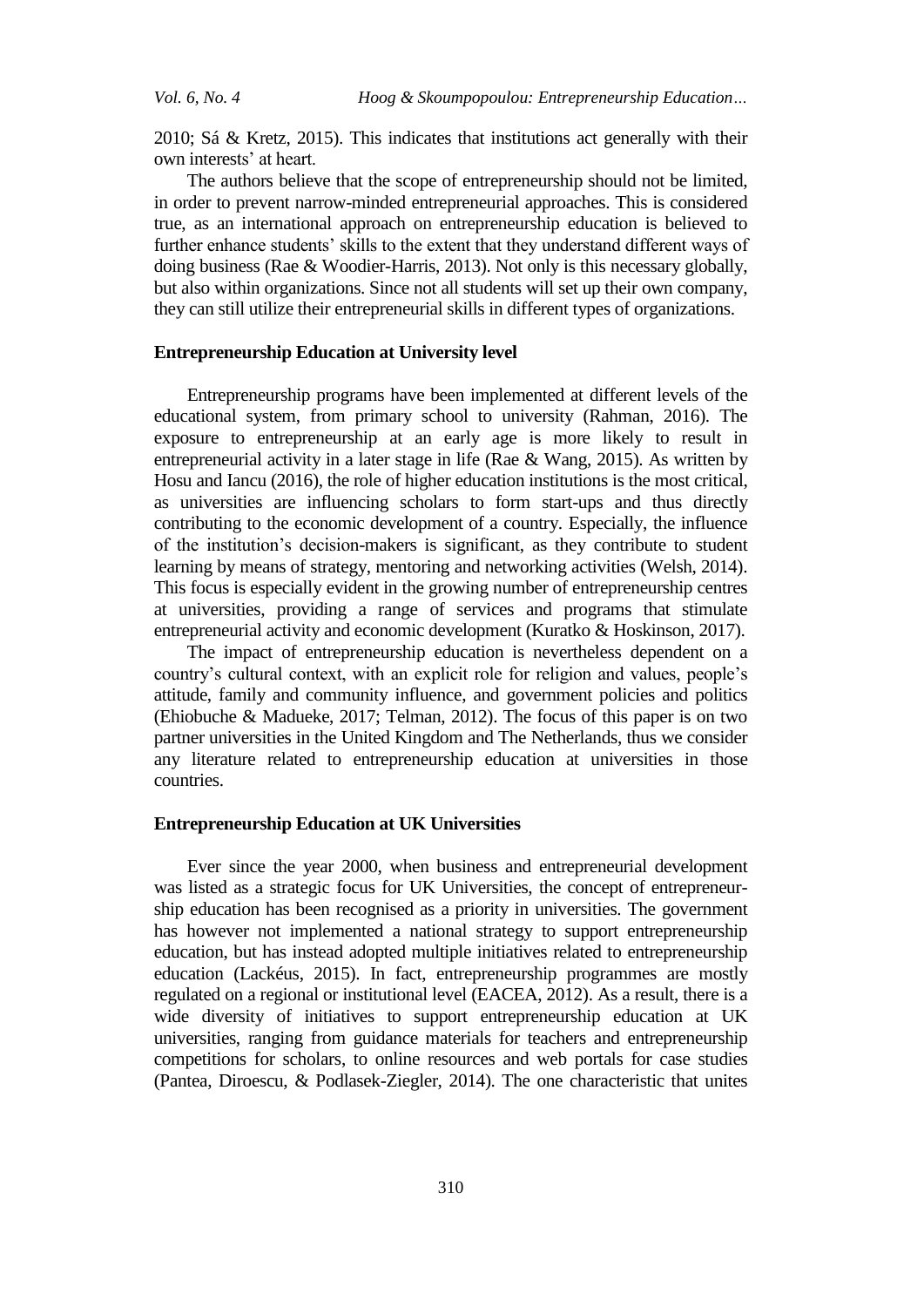UK universities is the fact that they have the institution's best interests at heart, as opposed to the interests of teachers or students (Wright, 2007).

The UK is building on its reputation as one of the 'most entrepreneurial' countries in Europe (Myers, 2014). According to the Global Entrepreneurship Development Institute, only Switzerland, Sweden, Denmark and Iceland ranked higher in 2017. In comparison, in 2012 and 2013 the United Kingdom ranked  $14<sup>th</sup>$ and ninth, respectively. This favourable environment for start-ups is generally created within universities and its nationwide expansion in the United Kingdom is due to benefits ranging from improved student employability skills, to their input to prevent economic stagnation or decline both in the United Kingdom and worldwide (Papadopoulos, Burger, & Faria, 2016). The acknowledged impact that entrepreneurial students have on the economy has triggered universities to further expand their entrepreneurial program as well as extracurricular entrepreneur support activities (Nicolescu & Lloyd-Reason, 2016). Nevertheless, the entrepreneurial initiatives tend to be too theoretical, as opposed to practical implementation of ideas and solutions.

#### **Entrepreneurship Education at Dutch Universities**

In the last couple of years, the number of education institutions in The Netherlands that offer entrepreneurship programs in their educational environment has increased significantly (Bijaoui, 2015). Since 2000, the Dutch government has been stimulating educational programs on entrepreneurship (EACEA, 2012). Subsidy-related initiatives included the 2007 Education and Entrepreneurship Action Program and the 2009 Education Networks Enterprise, which aimed at increasing the number of institutions offerings entrepreneurial programs and encouraging scholars with an entrepreneurial mind-set to participate in these courses. Moreover, several programs were set out by the Dutch government in an effort to increase the number of scholars launching their own firm within five years from graduation (EACEA, 2012).

According to the Netherlands Enterprise Agency, the government is promoting this initiative for educational institutions to integrate an entrepreneurial culture by offering subsidies, without exerting control over the program design. However, the result of the high degree of autonomy is that entrepreneurship education is not structurally and consistently integrated in institution programs, but is rather demand-driven (EACEA, 2012). Despite the autonomous decision-making, the growing interest in entrepreneurship education has not stagnated, as universities are subsidised to setup programs together with local firms to put theoretical knowledge into practice.

Where the United Kingdom has adopted a strategy of integrating multiple initiatives related to entrepreneurship education, the Dutch government has chosen for an action plan focused specifically on the integration on entrepreneurship programs (EACEA, 2012). However, both countries do not have a national strategy linked to entrepreneurship education, as opposed to Scandinavia and countries in the western Balkans (EACEA, 2016). The OECD (2009), nevertheless, created objectives for its member countries, including the United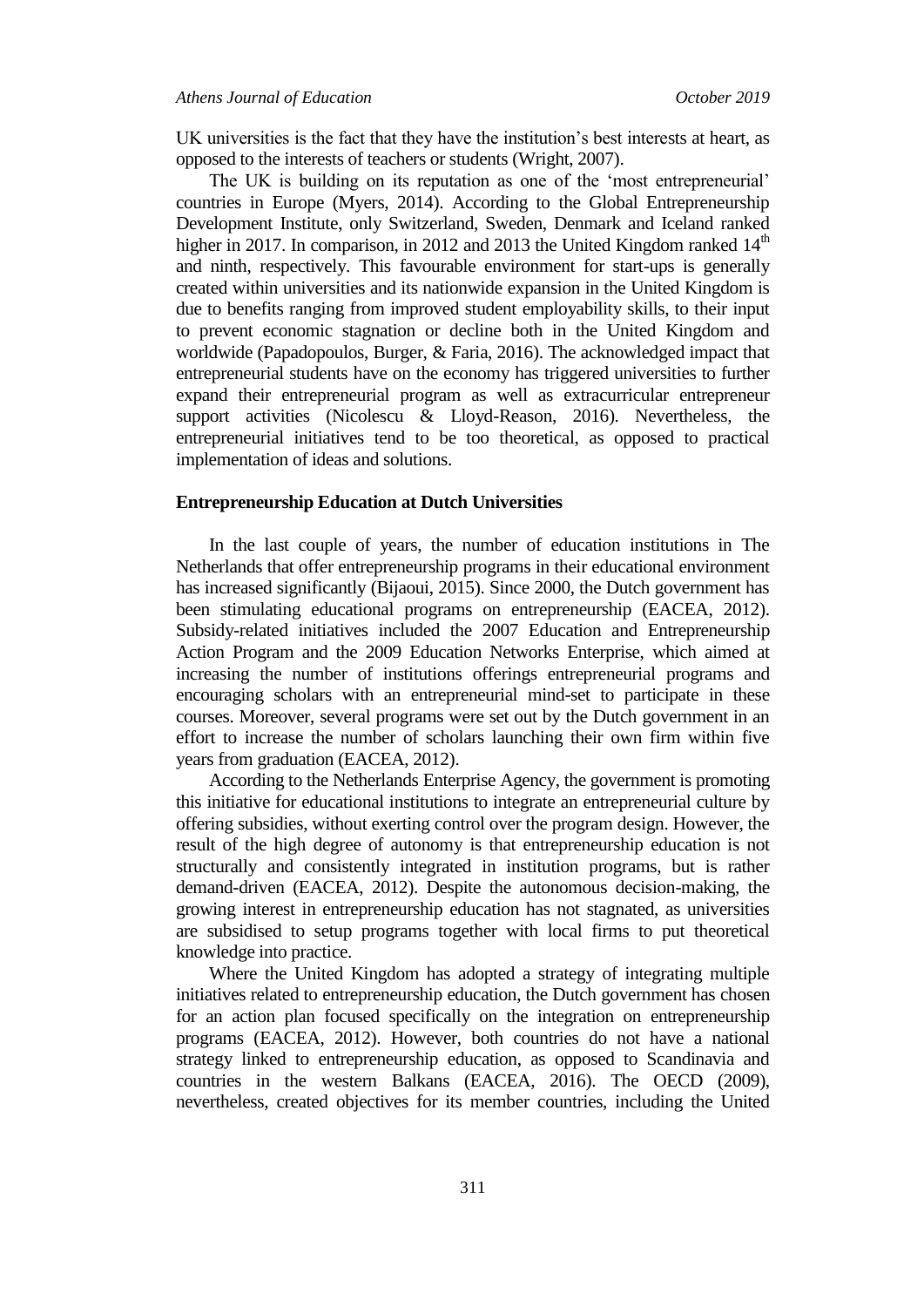Kingdom and The Netherlands, to integrate entrepreneurship across institutions and partner with external business support centres and networks. This indicates that universities in both countries are encouraged to stimulate entrepreneurial initiatives, but still lack transparency and guidance in how to enhance current entrepreneurial offerings.

#### **The Impact of Entrepreneurship Education**

While the overall goal of entrepreneurship education programs is to teach the desirability as well as the practicality of entrepreneurship (Passiante & Romano, 2016), the extent to which it impacts one may be influenced by several variables such as culture, role models, individual characteristics and the educational environment (Hytti et al., 2016).

As stated before, entrepreneurship is widely recognised as a driver for economic growth and employment. Moreover, it is argued that the rise of entrepreneurship education is due to the globalised, uncertain and complex environment we live in, demanding entrepreneurial engagement from people and companies in order to survive (Fayolle & Redford, 2014). In addition to the influence entrepreneurship has on the economy, the effects are also evident on students' and workers' relevancy, involvement and encouragement in both education and at work (Baptista & Leitão, 2015). Besides the economic benefits, the authors recognize a trend in entrepreneurship to encounter societal challenges. Ahmetoglu (2017) identified that entrepreneurship education is shifting to encounter societal challenges by focusing on value creation for the public good.

The promotion of the entrepreneurial mind-set contributes nevertheless to a broader scope in society. The positive impact of entrepreneurial programs on students' interest, joy, engagement and creativity is significant Morris & Liguori, 2016). This, in turn, has increased students' motivation and decreased student boredom and dropout rates (Reffstrup & Christiansen, 2017). Morris and Liguori (2016) believe that invention and students exceeding their own expectations generally trigger the above-stated personality traits. In particular, the bootstrapping approach of student companies is effective to balance creative thinking and practicability (Crittenden et al., 2015). In addition, Pittaway et al. (2015) argue that involvement in student societies on entrepreneurship have proven to enhance students' confidence and intentions to become entrepreneurs.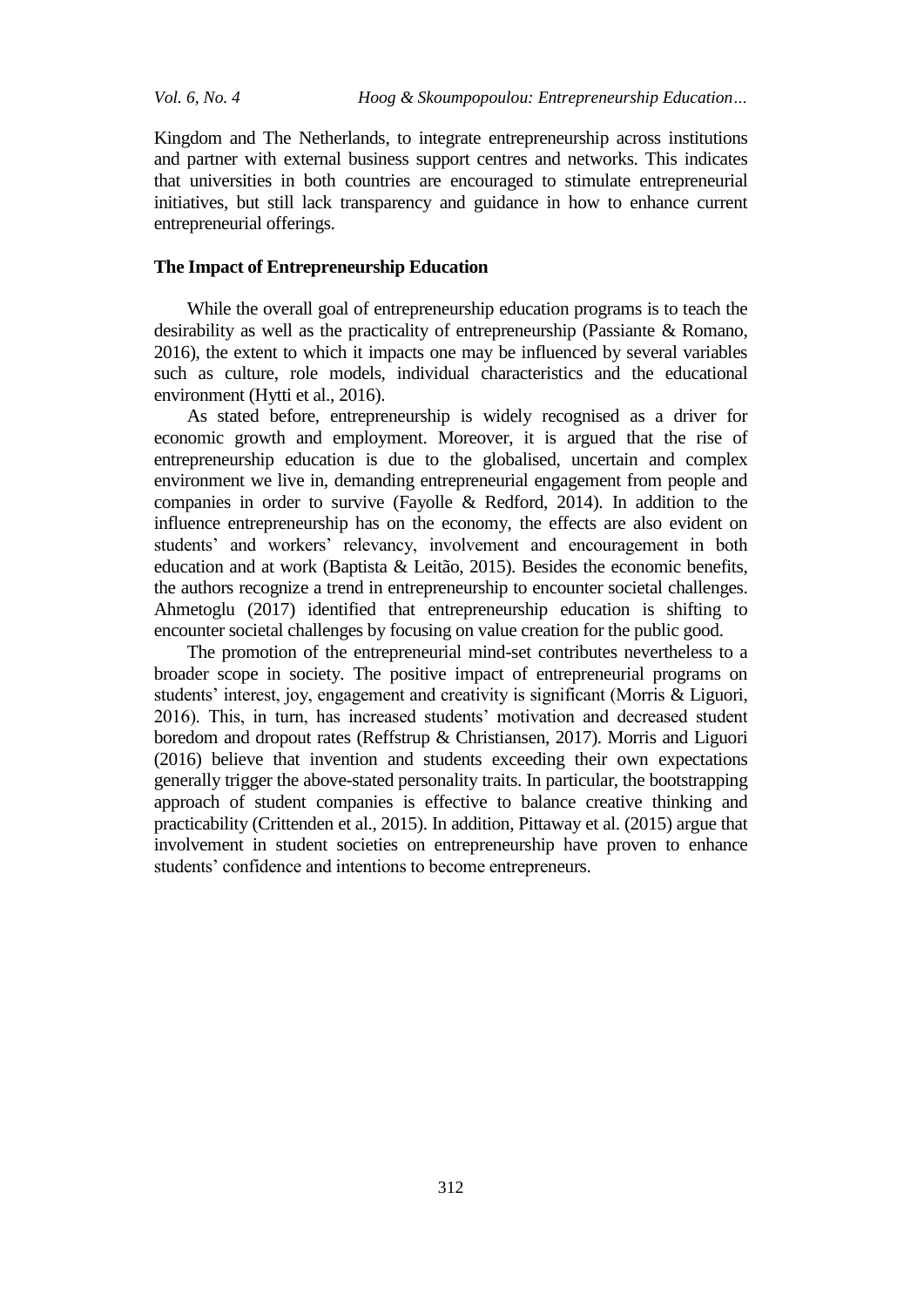|                              | <b>Students</b>                                                                      | <b>Companies</b>                                                                | <b>Society</b>                                                                     | <b>Sources</b>                                                                                 |
|------------------------------|--------------------------------------------------------------------------------------|---------------------------------------------------------------------------------|------------------------------------------------------------------------------------|------------------------------------------------------------------------------------------------|
| <b>Economic</b><br>growth    | Entrepreneurship<br>is vital for<br>economic<br>growth                               | Entrepreneurial<br>workers are<br>key in long-<br>term growth                   | Innovation is<br>important for<br>economic<br>progress                             | (Jockenhöfer,<br>2013; Pablos,<br>Lee, & Zhao,<br>2010; Zhang &<br>Stough, 2013)               |
| <b>Employment</b>            | Entrepreneurs<br>are needed in<br>today's<br>globalised world                        | Companies<br>need workers<br>to support<br>business<br>growth                   | Economic<br>growth creates<br>more<br>employment<br>opportunities                  | (Bentz, 2016;<br>Lussier,<br>Corman, &<br>Kimball, 2014;<br>Seifert, Leleux,<br>& Tucci, 2008) |
| <b>Globalisation</b>         | Entrepreneurial<br>mind-set is<br>required to cope<br>with fast-paced<br>environment | Companies'<br>global strategy<br>creates new<br>market<br>structures            | Open markets<br>need<br>entrepreneurial<br>people to<br>function at<br>every level | (John & Ferris,<br>2017; Khanser,<br>2007)                                                     |
| Skills/<br><b>Motivation</b> | Autonomy and<br>creativity results<br>in motivation<br>and joy                       | Workers'<br>motivation is<br>key for success<br>of company                      | Economic<br>growth is a<br>result of<br>business<br>growth                         | (Ahlstrom $&$<br>Bruton, 2009;<br>Brunsell &<br>Fleming, 2014;<br>Oncioiu, 2013)               |
| <b>Social</b><br>challenges  | Students can<br>contribute to<br>society and<br>make profits                         | Companies<br>shift focus<br>from profit-<br>oriented to<br>purpose-<br>oriented | Social<br>challenges are<br>emphasised<br>instead of<br>economic<br>challenges     | (Ahmed, 2017;<br>Fukukawa,<br>2014; Ziegler,<br>2011)                                          |

*Table 1.* Effects of Entrepreneurship Education on Different Levels of Society (compiled by the authors)

Table 1 summarises the impact of entrepreneurship education on different levels of society. This table also shows how the concept of entrepreneurship has evolved over the years in the United Kingdom and the Netherlands, but also shows the effects entrepreneurial education has on different levels of society. This review highlights the many challenges in entrepreneurship education, including the definitional confusion, the range of different entrepreneurial programs and the lack of guidance for universities to implement effective initiatives. Yet, with the given autonomy by governments, universities should fill the gap by streamlining entrepreneurship education with partner universities to the extent that it can enhance universities' entrepreneurial environments. The late developments in social entrepreneurship has resulted in booming scholars' interest in solving societal challenges and contribute to a good cause (Dyck & Neubert, 2008; Lyons, 2013). Aaltio and Eskelinen (2016) suggest that the effects of social entrepreneurship are especially visible in areas that were previously not interesting for for-profit entrepreneurs. However, there is still not a clear view on how to teach entrepreneurship while there is no consensus on how universities should be structuring their entrepreneurial environment for best results (Yang, 2016).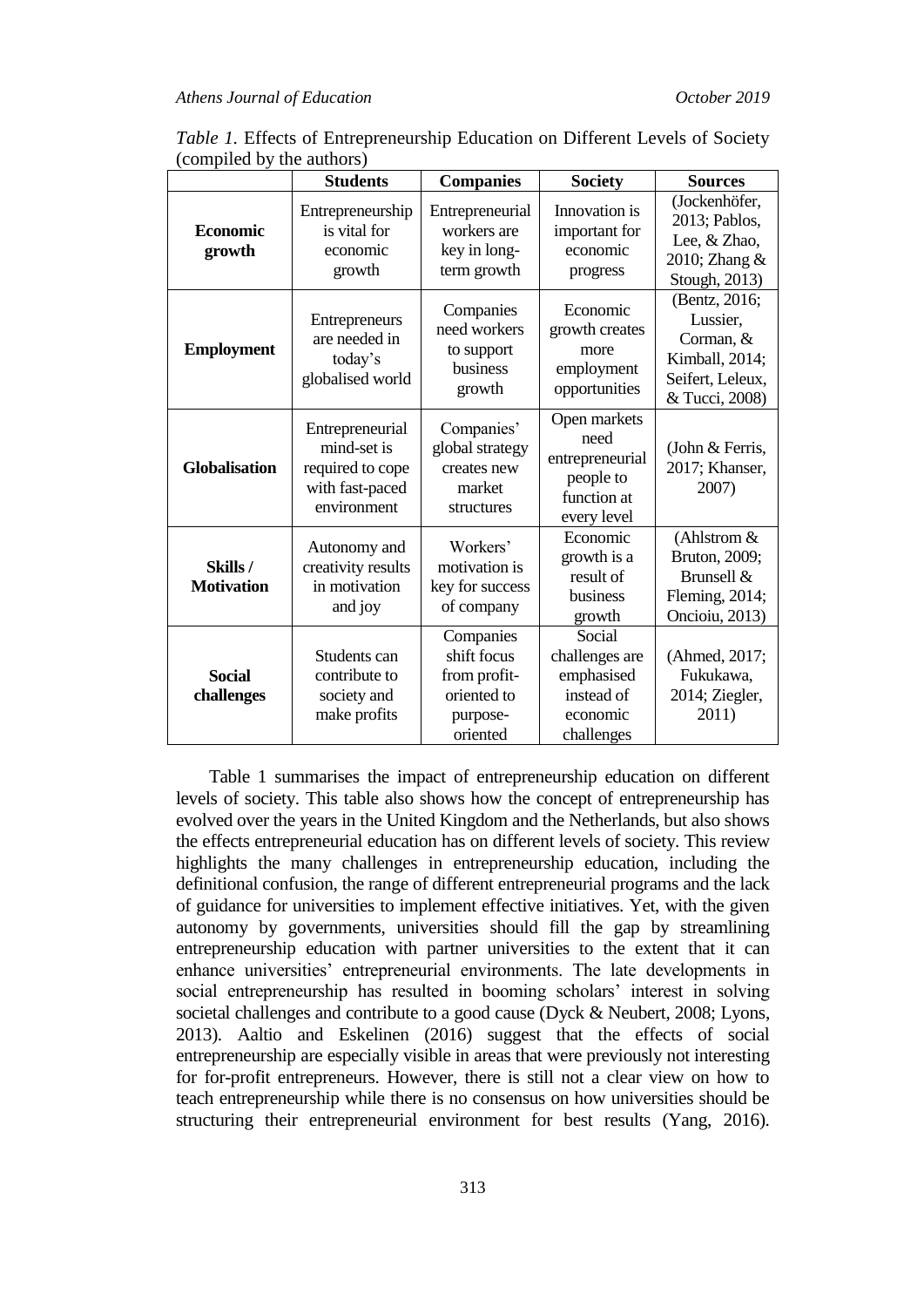Therefore this research will further examine these aspects by exploring the related processes in two universities and thus gain an in-depth understanding on how universities can further improve their entrepreneurial practices to the benefit of students.

#### **Methodology**

In this study, the inductive approach is evident through the collection of qualitative data, a flexible approach and direct involvement from the researcher in the research process (Rose, Spinks, & Canhoto, 2014). The authors have used Given's  $(2008)$  and Swanson and Holton's  $(2005)$  suggestion that the approach is best used for small samples of qualitative data as it takes into consideration the context where research effort is focused. We have gathered qualitative data by means of in-person semi-structured interviews, and therefore considered the inductive approach the most appropriate.

The authors considered the use of a case study the most appropriate strategy, as it allowed for identifying similarities and differences among the entrepreneurial offerings and academic perspectives at both universities. With the use of a case study an in-depth understanding of the role of the universities in entrepreneurship was achieved, as the study focused on 'how' and 'why' questions (Yin, 2013). The interview agenda and the questions that we asked can be found n Appendix A. In addition, several other scholars have used case study research in the past to perform an investigation on entrepreneurship education at universities (Ghina, 2014; Kilasi, 2014; Zande, 2012).

The research method selected for this paper is the qualitative approach, because it focuses on conceptualisation, as opposed to the quantitative approach that emphasises diagrams and statistics (Saunders, Lewis, and Thornhill, 2009). As this research into entrepreneurship education at partner universities is exploratory, the authors have selected a qualitative technique in order to gather 'rich' data with small samples (Gratton & Jones, 2010). The qualitative approach was evident in this research as it concerned participants' personal views on and experiences with entrepreneurship education.

The interviewees were selected because of their entrepreneurial background and relevant roles in the two universities. We interviewed academics that are Entrepreneurship lecturers, relevant programme leaders as well as entrepreneurship managers helping and supporting students in their entrepreneurial career development.

The interviews ranged from 45 to 60 minutes in duration. Four interviews were conducted with University B, and three interviews were conducted with University A (please see table 2). All interviews were audio recorded through the use of a recording application on a smartphone. This, in turn, allowed the authors to give participants full attention during the interviews and obtain a record of the entire interview that was used for transcribing. The participants of the semistructured interviews were chosen using a non-probability sampling technique, aimed at selecting the interviewees that are most able to deliver relevant and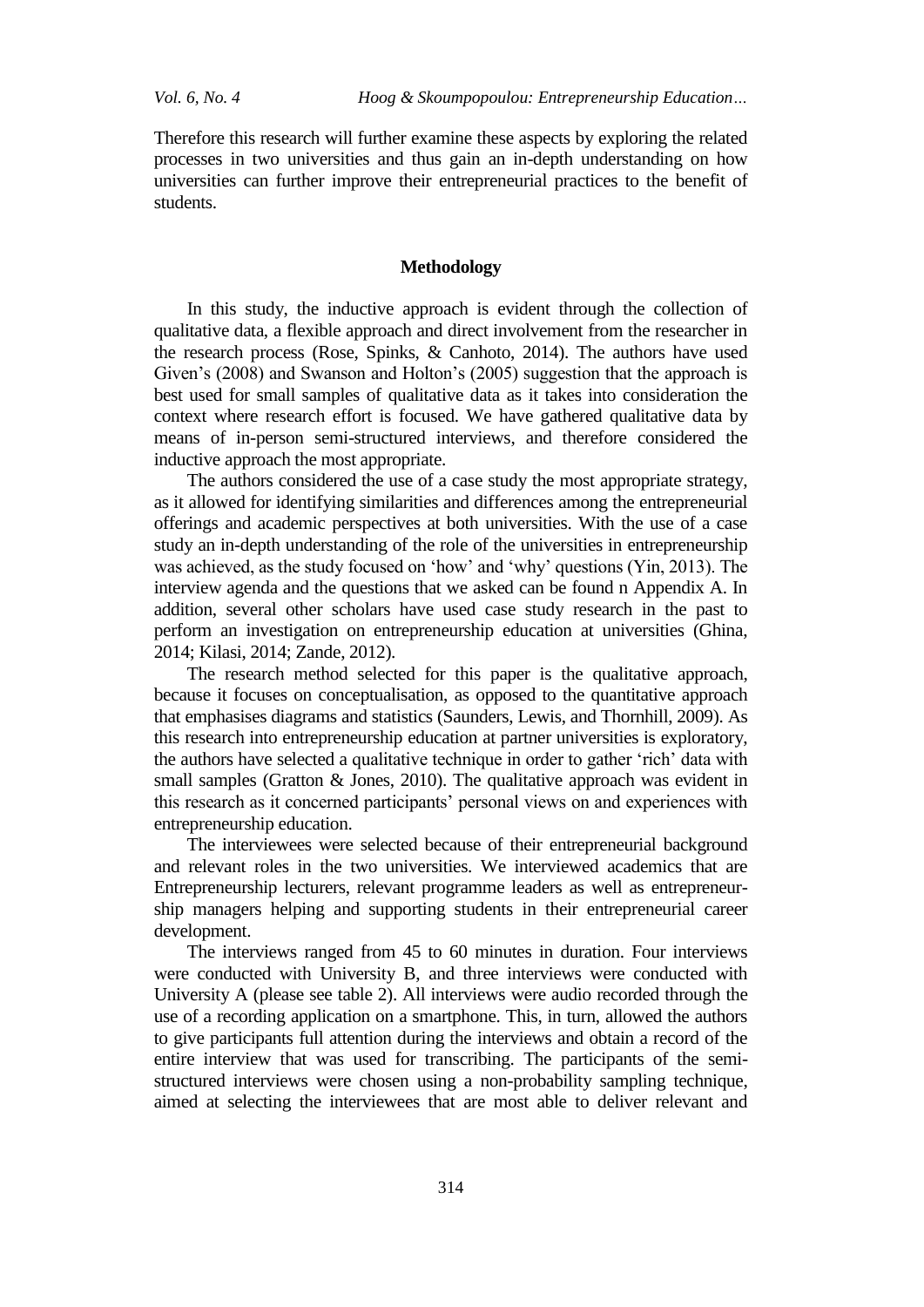#### *Athens Journal of Education October 2019*

reliable information (Saunders, Lewis, & Thornhill, 2009). Participants A, B, D, E and F were asked to participate based on their lecturer's perspective, whereas participants C and G were selected based on their coordinator's perspective. This allowed for rich data collection as perspectives were from different faculties and functions in the universities.

| <b>University A</b>  |                                                        | <b>University B</b> |                                                   |  |
|----------------------|--------------------------------------------------------|---------------------|---------------------------------------------------|--|
| <b>Participant A</b> | <b>Programme Director</b>                              | Participant D       | Lecturer Entrepreneurship                         |  |
| <b>Participant B</b> | Lecturer Entrepreneurial<br><b>Business Management</b> | Participant E       | Lecturer Entrepreneurship                         |  |
| <b>Participant C</b> | <b>Student Enterprise</b><br>Manager                   | Participant F       | <b>Lecturer International</b><br>Entrepreneurship |  |
|                      |                                                        | Participant G       | Entrepreneurship<br><b>Education Manager</b>      |  |

*Table 2.* Identification of Research Participants

As suggested by Aurini, Heath, and Howells (2016), coding is the main way to bring order to qualitative data as it helps retrieving and organising the data, and it speeds up the analysis. More specifically, template analysis has been used to code the transcribed interviews with particular themes. This involved identifying the key themes from each interview and comparing the answers of the participants. In addition, by using template analysis the authors were able to define relationships between themes in entrepreneurship education, which allowed a deeper, more comprehensive analysis (King & Brooks, 2016). The authors are not claiming that the findings of this research are generalizable. This is in line with Saunders, Lewis, and Thornhill (2009), who wrote that a study should focus on the situation, as long as there is no claim that the results, conclusions or theory can be generalised.

#### **Findings and Discussion**

The data gathered was thoroughly reviewed and coded using the template analysis approach to identify key themes. According to King (2002: 256), "the method refers to a varied but related group of techniques for thematically organising and analysing textual data". The method allowed the researchers to use a flexible approach that could be altered to the study and to analyse the perspectives of different people within the university context. Three main themes were identified through the analysis: the purpose and importance of entrepreneurship education, approaches to entrepreneurship education, cross case comparison of the entrepreneurial initiatives between institution A and B. We discuss these themes in detail below.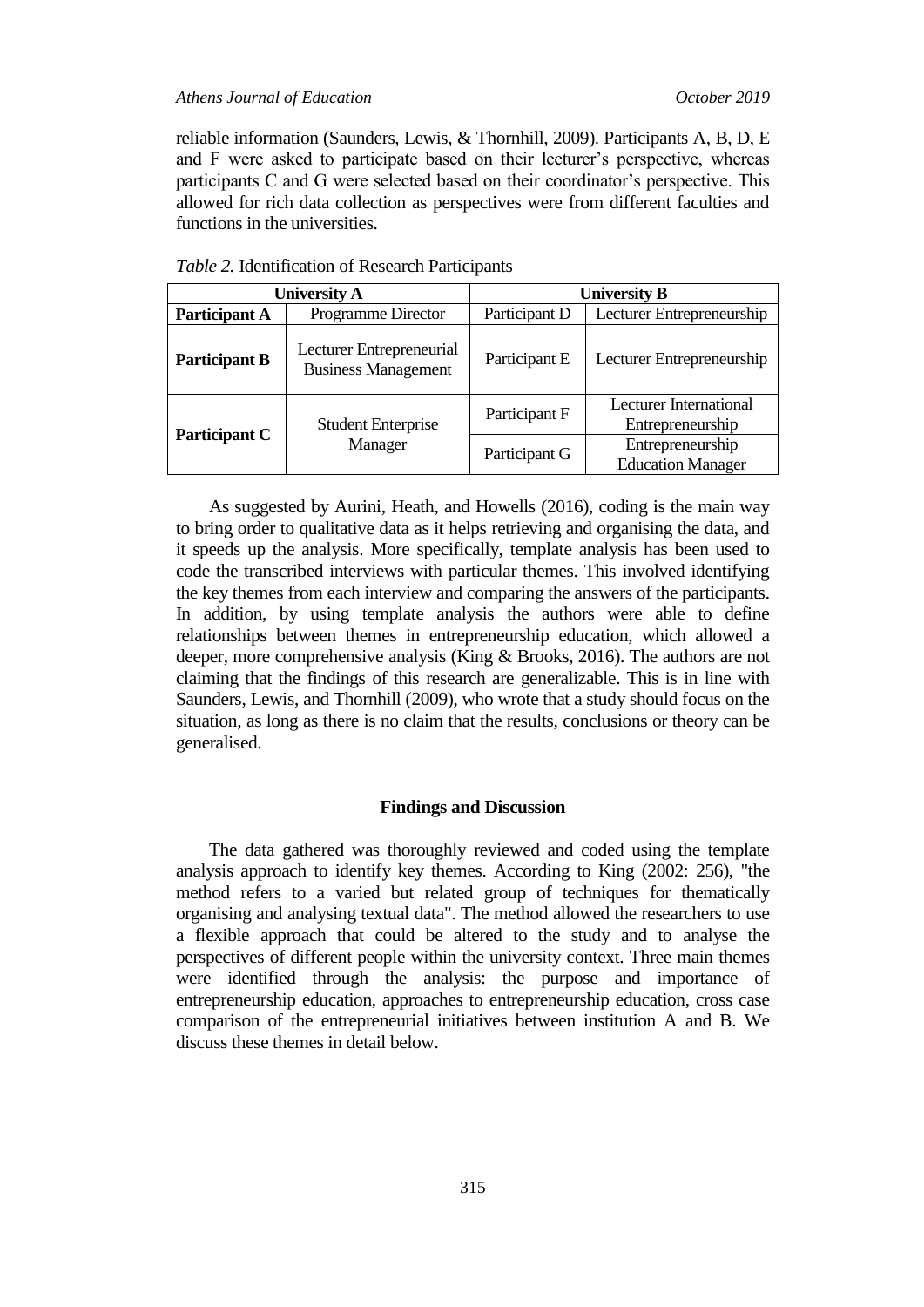#### **The Purpose and Importance of Entrepreneurship Education**

The authors found that the participants of both universities consider the purpose of entrepreneurship education to open up students for other possibilities beyond 'being employed' and growing students' employability skills. This was also found by Sethna, Jones, and Harrigan (2013). Participant G was of the opinion that students should be ready to generate work for themselves, while participant C believed that the next generation is going to have a portfolio career, as opposed to one or two jobs, arguing, "*one has to be prepared for the changing work environment by taking on enterprising skills"* (Participant C). This clearly illustrates an understanding with both universities towards the importance and purpose of entrepreneurship education.

Also, each participant was asked about the best approach of teaching entrepreneurship. In the before-mentioned nature-nurture debate on an entrepreneurial mind-set, participants of both universities clearly position themselves on the nurture side. Participant B emphasised that students learn about entrepreneurship by doing it, whereas participant D argued that students that come in with a non-entrepreneurial attitude discover more about themselves and eventually 80% of this group concludes that they can come up with something new.

The importance of entrepreneurship education was not limited to the participants' perspectives. Instead, a widely accepted view on both universities' decision-making level was that the development of an entrepreneurial mind-set is crucial. This is important, as emphasised by Welsh (2014), who argued that board members often contribute to student learning with their mentoring and networking activities with students. However, participants at University A pointed out that the institution does not recognise entrepreneurship education as a top priority. Participant B underlined that entrepreneurial programs generally lack the financial and human resources to promote enterprise and start-up across University A. In addition, participant C noted, "*I think we are a little bit slow to adopt that approach of entrepreneurship education over the whole institution".*

In contrast, at University B, *"the focus is on getting students ready for business life",* but, "*there is too less emphasis on the career perspective of selfemployed"* (Participant G). The arguments of participants of both universities indicate that the institutional bodies do not fully recognise the importance of entrepreneurship education. This is worrisome, as suggested by Hosu and Iancu (2016), who argued that the role of higher education institutions is the most critical as universities are influencing scholars to form start-ups and thus directly contributing to the economic development of a country.

*"Enterprise education is not just thinking about those individuals who are planning on setting up a business, it is about creating an enterprising mindset, which may lead to go down the road to set up a new business, but it will lead many to an organisation and being an intrapreneur"* (Participant C).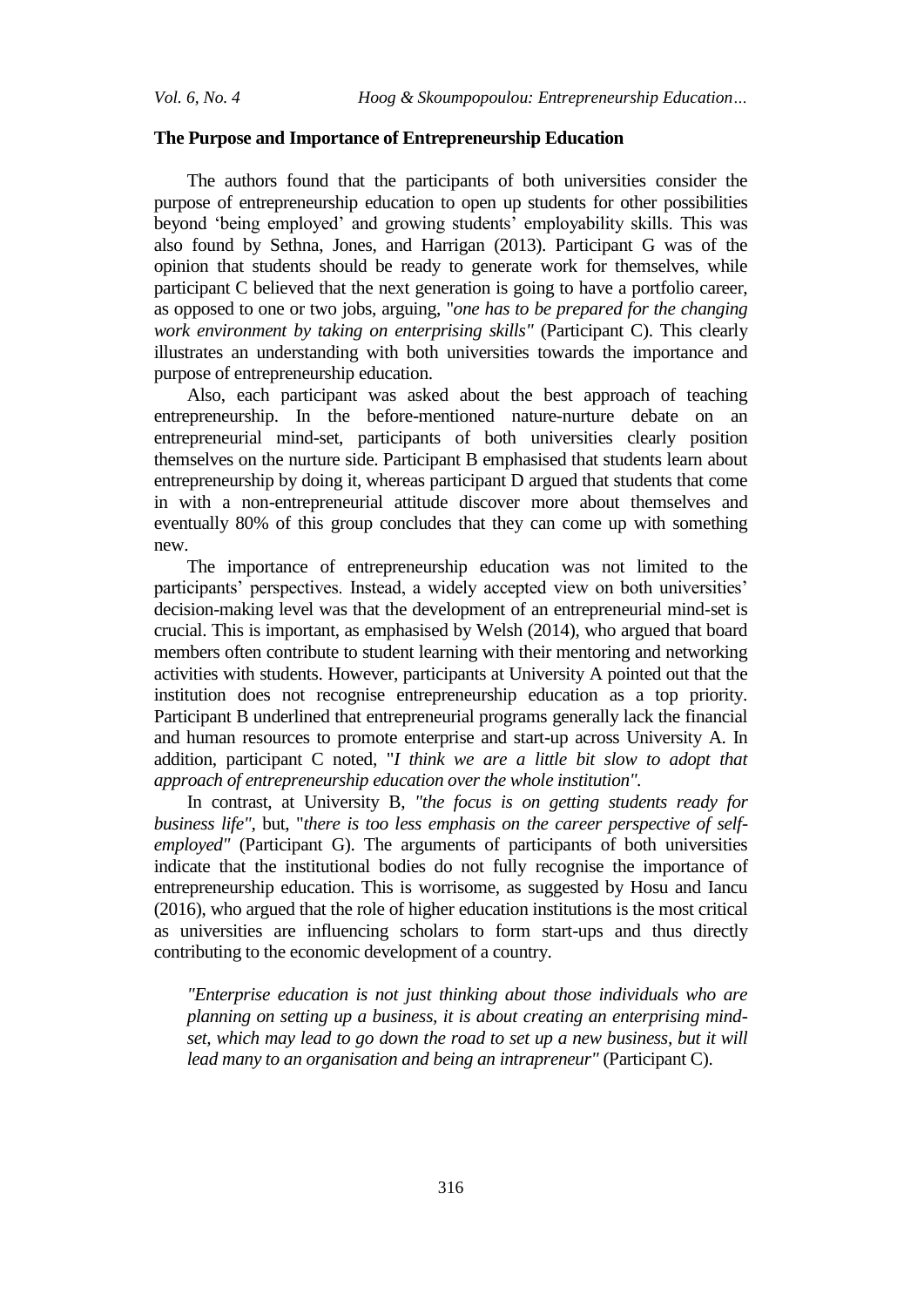Participants D, F and G embraced the terminology of 'entrepreneurship education' and considered it as a combination of theory and practice. Participant D defined the term in two layers. First, it has to facilitate students with an entrepreneurial attitude that they want to start up their own company. Second, it is about cooperation skills.

The literature suggests that a distinction between enterprise and entrepreneurship education is desired. This is evident at University A, as opposed to University B, and is supported by Kompf (2012), who argued that enterprise and entrepreneurship education should be separated, with the former being delivered across the university and the latter being taught to individuals seeking to create a business.

Participants A and B explained that the core focus of the initiatives at University A is on someone setting up a business and the integration of the entrepreneurial mind-set. Participant C criticised, "*universities tend to focus to create links with large employers, rather than necessarily the small and mediumsized sector".* The literature already suggested that collaboration with SMEs is favourable for universities in terms of flexibility, the possibility for government funding and the opportunity to get into niche sectors such as technology and innovation (Fayolle and Redford, 2014). Participant A furthermore noted that a "*social enterprise approach*" has been acknowledged, but, "*it is still an area that is not given due attention".*

| <i>racic of Sammary</i> of the rangelo and importance of Emreprenetation Education |                                                                                                                                    |                                                                                                                                |  |
|------------------------------------------------------------------------------------|------------------------------------------------------------------------------------------------------------------------------------|--------------------------------------------------------------------------------------------------------------------------------|--|
|                                                                                    | <b>University A</b>                                                                                                                | <b>University B</b>                                                                                                            |  |
| <b>Importance of</b><br>entrepreneurship<br>education                              | Enterprising skills required to<br>be prepared for changing work<br>environment                                                    | Students should be ready to<br>generate work for themselves                                                                    |  |
| Best approach of<br>entrepreneurship<br>education                                  | Learn by doing                                                                                                                     | Show students that the<br>unimaginable can be done                                                                             |  |
| <b>Attitude of decision-</b><br>makers                                             | Entrepreneurship not<br>recognised as top priority, thus<br>slow to adapt initiatives and<br>lack financial and human<br>resources | Too less emphasis on career<br>perspective of self-employed, as<br>the focus is on getting students<br>ready for business life |  |
| <b>Terminology</b>                                                                 | Enterprise and<br><b>Entrepreneurship Education</b>                                                                                | <b>Entrepreneurship Education</b>                                                                                              |  |
| <b>Types of</b><br><b>Entrepreneurship</b>                                         | Focus on start-ups and large<br>companies                                                                                          | Focus on start-ups and SMEs                                                                                                    |  |

*Table 3.* Summary of the Purpose and Importance of Entrepreneurship Education

Participants D, E and G stressed that programs at University B are focused on business start-ups and the adaptation of the entrepreneurial mind-set and attitude. As opposed to University A, close collaboration with SMEs was evident in University B. 'Large Companies', however, are not involved in the program. Participant D elaborated, "*we have not taken that step yet, where companies have an active voice in our curriculum".* The importance of large companies is however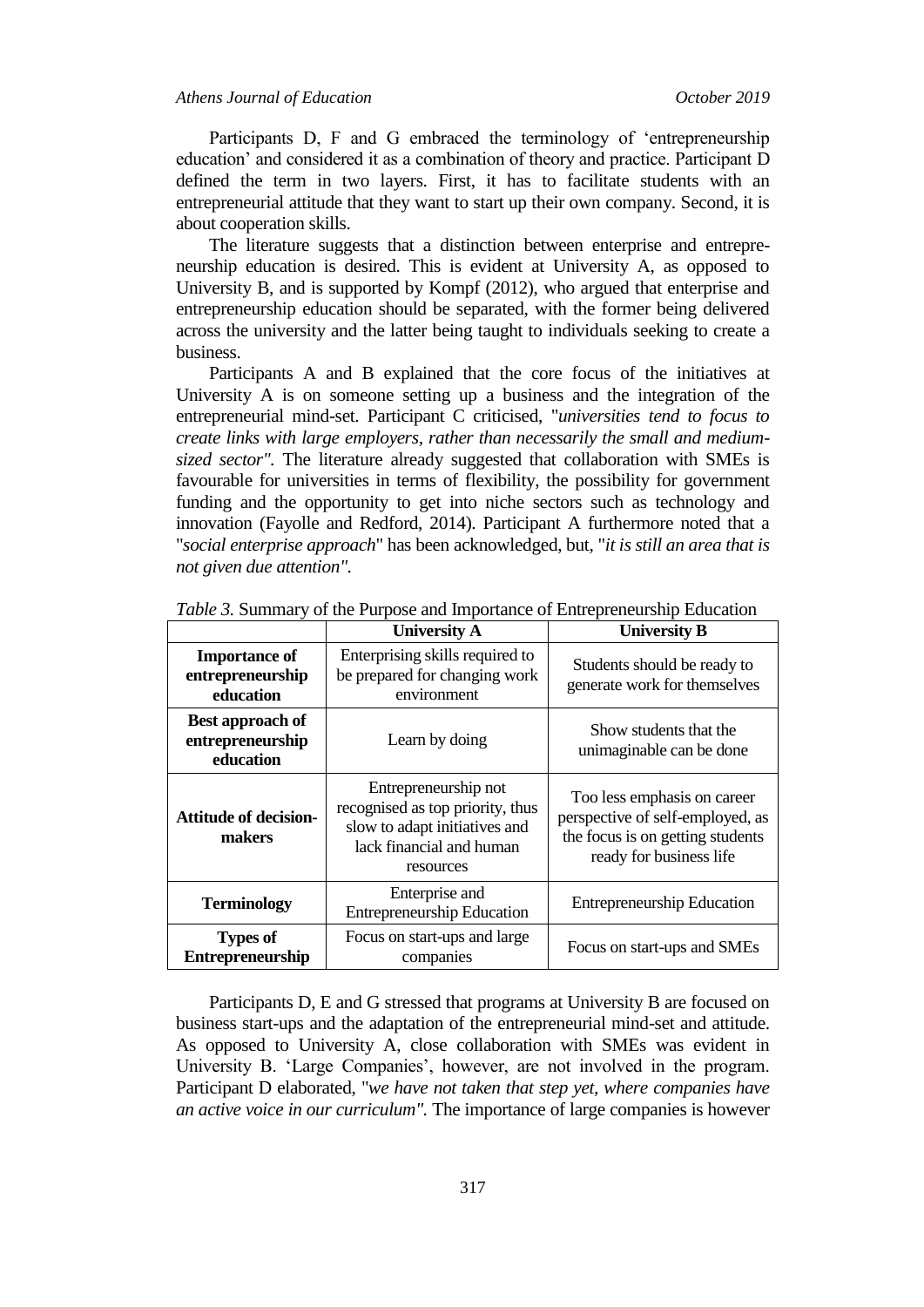significant in order to ensure a sustainable entrepreneur-ship ecosystem (Isenberg, 2013). Despite the increasing importance of social entrepreneurship, the participants at University B did not mention this concept, which suggests that there is no initiative in place that covers this area. The main findings in this theme are summarised in table 3.

#### **Approaches to Entrepreneurship Education**

Although the participants at both universities acknowledged that entrepreneurial engagement from people and companies are needed in order to survive in the demanding environment we nowadays live in, they have highlighted different approaches the universities take to expose students to this environment.

In terms of scope, University A has not embedded an international approach to entrepreneurship offerings. In fact, participants B and C suggested that it is not part of any program to gain experience in the business environment during studies. Participant A acknowledged that students should be given the opportunity to acquire the skills by going out and work in enterprises, but noted, "*probably the mass way of doing it would be to embed it in experiential learning, so that you give people the opportunity whilst they are on a program to practice those skills*". In addition, participant C pointed out, *"I want students to be able to be resilient, to think creatively, to work in difficult, challenging environments",* but also criticised, *"we only run extra-curricular activities, such as start-up weekends"*. This approach contradicts the secondary research, suggesting that a global consideration and experiential learning through internships and field experience is believed to be the best approach in equipping students with an entrepreneurial mind-set (Chan, Sipes, & Lee, 2017; Greene et al., 2015).

When the same question was asked to participants at University B, the authors identified that a global approach was evident in the "International Entrepreneurship" modules and minors, as stressed by participants D, E and F. Participant D explained, *"students are at the heart of a selfish process, which is called entrepreneurship education. But in doing so, they have to be aware of the business environment, where you focus on different people and markets".*  Participant F pointed out, *"compared to other universities in The Netherlands, we are the only ones with an international approach".* In this context, the university has a global approach through integrating mandatory work placements, exchange programmes and graduation assignments to be completed abroad. This illustrates that the suggested approach for entrepreneurship education is evident in University B.

Besides the general approach of entrepreneurship programs, the participants were also asked on the specific approach to trigger students' interest, joy and creativity. University A is stimulating students' traits through student societies on entrepreneurship and enterprises (Participant B). Involvement in student societies on entrepreneurship have proven to result in increased confidence and student intentions to become entrepreneurs (Pittaway et al., 2015). As opposed to taking opportunities outside the curriculum, participants B and C argued that students are best triggered with the bootstrapping of a business idea, that is, starting up your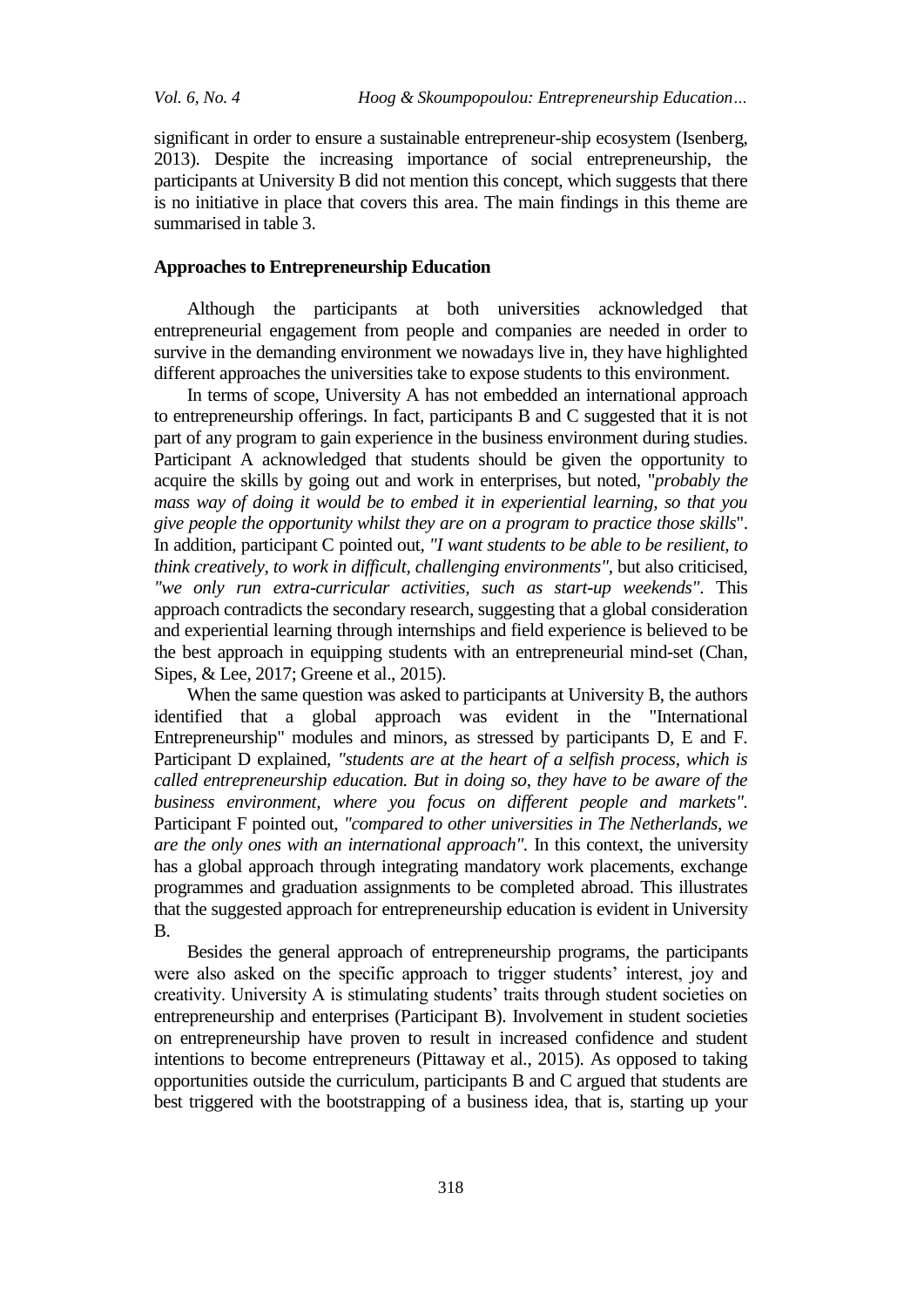own business for the bare minimum in terms of resources that you need to get started. The bootstrapping approach to balance creative thinking and practicability was also suggested as an effective practice-based approach by Crittenden et al. (2015). This is also in line with Morris and Liguori (2016), who argued that these personality traits are best triggered by invention and exceeding their own expectations,

According to participants D, E and F, personal development is the key learning goal for students at University B, stimulating one to take initiative, think creatively and enjoy the process of setting up a business. Participants D, E and F emphasised the importance of freedom given to students to stimulate their entrepreneurial mind-set and generate new ideas. The authors noted that Gelderen and Masurel (2012) suggested that entrepreneurship education without a strong emphasis on autonomy is a waste for both students and society. The appreciation of freedom is often reflected in student feedback, frequently ranking entrepreneurship first in "most likeable course", and *"some even emphasised that this course made them stay at the university"* (Participant E). This is in line with the study carried out by Reffstrup and Christiansen (2017), who found that entrepreneurship education has increased students' motivation and decreased student boredom and dropout rates.

*"We let students take a test on how entrepreneurial they are, because the question is often answered 'not really, not for me'. As they progress, you can see that they are actively involved."* (Participant D)

Table 4 summarises the main findings of this theme.

|                                            | <b>University A</b>                                                       | <b>University B</b>                                         |
|--------------------------------------------|---------------------------------------------------------------------------|-------------------------------------------------------------|
| Global approach                            | N <sub>0</sub>                                                            | Yes                                                         |
| <b>Expose students to</b>                  | Through extra-curricular                                                  | Mandatory part of                                           |
| business environment                       | activities                                                                | curriculum                                                  |
| <b>Approach to stimulating</b><br>students | Bootstrapping of business<br>idea and involvement of<br>student societies | Let students take a test on<br>how entrepreneurial they are |
| Long-term / short-term                     | Long-term approach                                                        | Short-term approach                                         |

*Table 4.* Summary of Main Approaches to Entrepreneurship Education between the Two Institutions

### **Cross Case Comparison of the Entrepreneurial Initiatives between Institution A and B**

At University B start-up entrepreneurship is embedded in different levels of the institution. Participants D, E and F are involved in short-term orientated modules and minors where students generate, test, and pitch an idea for a new product or service. However, as argued by participant D, *"students are very careful with ideas implementation, because of the curriculum that requires work placements and minors abroad".* Participant G noted, *"it discourages students having to liquidate their company after such short period of time".* This is also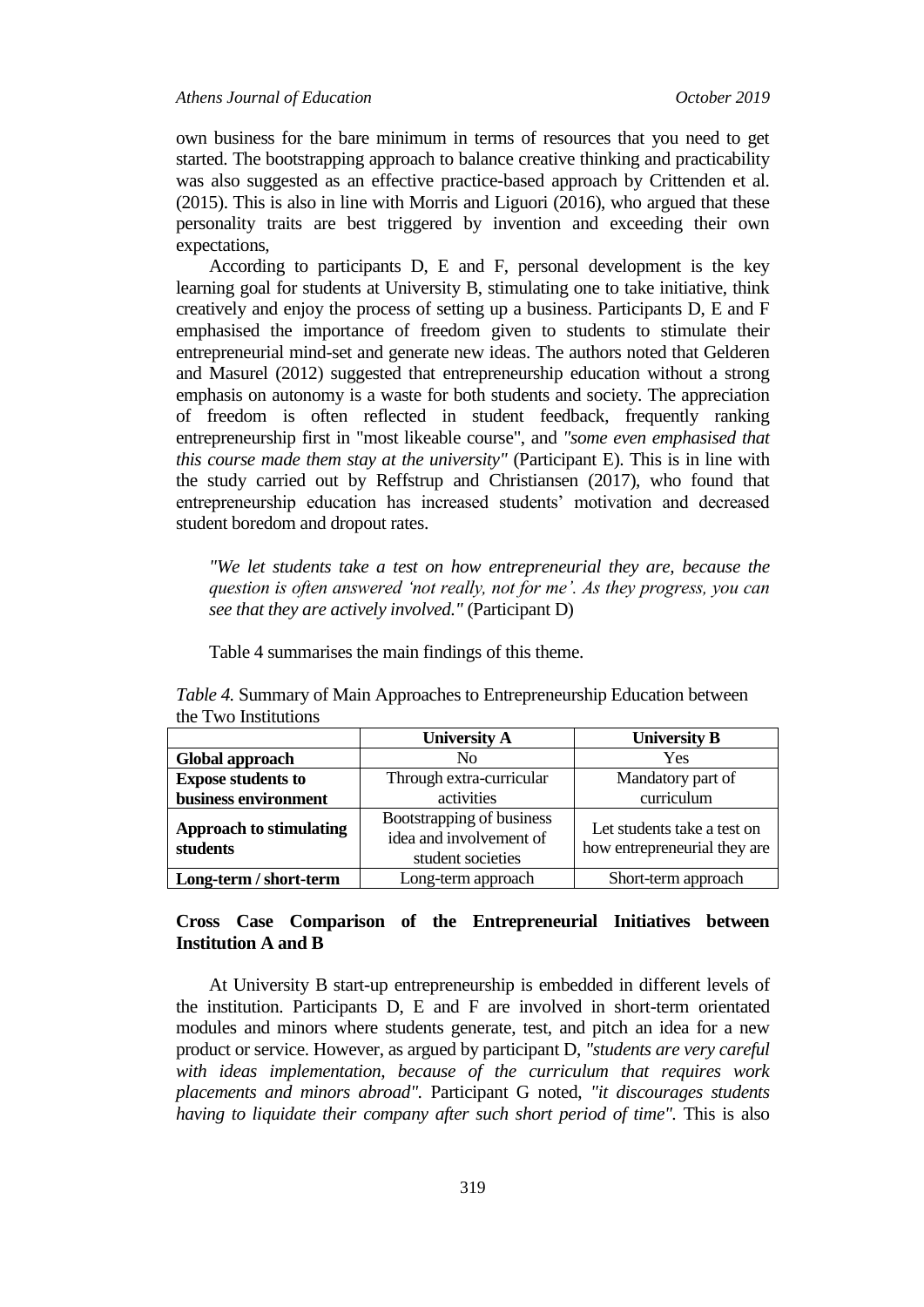criticised by Manimala and Thomas (2017), who suggested that entrepreneurial education should always have a long-term focus instead of short term to allow student engagement and success of the program. Participant E further described the business unit at University B as an incubator where students with a markettested and feasible idea will get a coach and accessibility to financial and location resources. Nevertheless, participant G argued, *"a lot do not do it, because they want to focus on study instead of setting up a company",* and participant E confirmed, *"very few students have attempted to set up a business".* Despite the available programs for students that have a business or business idea, participant G pointed out that there is no space for entrepreneurship in every domain within the university. The lack of integration across the university indicates that the gap between European and North American countries in terms of entrepreneurship education is not yet to be filled.

The authors remarked however that participants B and C mentioned "employability" as the main program goal of entrepreneurship education. On the other hand, the aim of Dutch institutions is to increase the number of scholars adapting an entrepreneurial mind-set and launching their own venture within five years after completing their studies. Although, as suggested before by participant D, basically 80% of students are believed to have achieved the entrepreneurial mind-set, it is hard to measure and specific data is not available (Participant G).

As mentioned before, both universities are to a certain extent dependable on national frameworks imposed by the government and institution decision-making on entrepreneurial education, with the latter offering more flexibility. Fetters, Greene, and Rice (2010) argued that universities are triggered to support entrepreneurial courses to improve their competitive advantage, strengthen their alumni networks and improve their status and reputation. However, this research has shown that participants at both universities are not completely satisfied with the university initiatives and have suggested improvements to develop the entrepreneurial programs. This is important, as academics play a key role in carrying out the university's entrepreneurial spirit Fetters, Greene, & Rice, 2010).

Participant A emphasised the importance of social entrepreneurship, particularly because the university is trying to be relevant to the communities in which it serves locally, nationally and globally. This is relevant, considering the increasing importance of social entrepreneurs. Additionally, participants A, B and C believed that all students should be exposed to experiential-based learning, especially because in business the resources are relatively cheap, as opposed to engineering for example. Participant B suggested, *"the university should aim for a much more integrated approach of entrepreneurship that would achieve the same thing without having it separated out, and that it is perceived as an employment option rather than only starting up an own business".* Also, participants B and C criticised the lack of cohesion of enterprise and entrepreneurship activities within the university, which is believed to be a result of the promotion of the researchfocused agenda.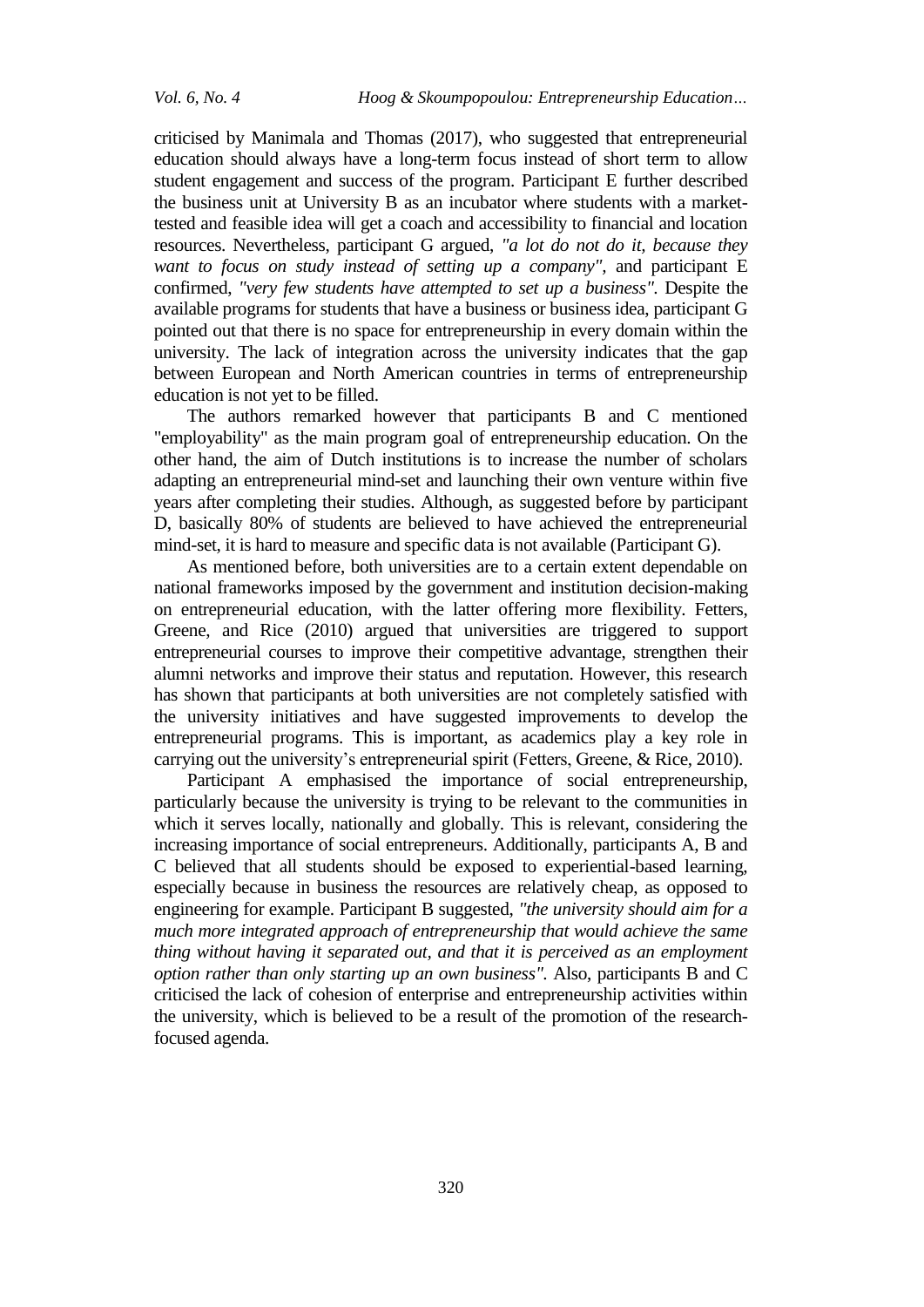*"We are slow to adapt that approach of entrepreneurship education over the whole institutions, which is such a broad area that is fits everywhere."*  (Participant C)

Participants B and C would rather create a dedicated space, which should be home for student start-ups and enterprise societies, and which hosts specialist programs, alumni networking events, guest speaker programs and competitions. Furthermore, participant C would like to see more collaboration with SMEs, especially in the field of digital tech, as the process of integrating in these companies is faster than in larger companies. Entrepreneurship centres provide support for the local ecosystem as well as benefitting from the programming and resources offered by off-campus entities (Kuratko & Hoskinson, 2017). It is considered the most common means by which universities provide a range of programs and services that improve entrepreneurship and economic development. Entrepreneurship courses are most effective if they were linked to a 'centre' that offers access to academics, support services and collaboration with local entrepreneurs (Morris, Kuratko, & Cornwall, 2013).

Similar to University A, participants D and E would like to see entrepreneurship embedded in a learning line across University B to expose all students to the mind-set connected with the concept. Participant D furthermore argued that a closer cooperation is required with business units within the university, and companies and universities on a local and global scale to widen students' entrepreneurial awareness. Besides the wider reach of entrepreneurship education, University B should also strive for the integration of technical studies with entrepreneurship, according to participant G. *"I would like to see an environment where students can present their ideas and have the tools available to discover market demand and make prototypes"* (Participant G). This environment would serve as a workspace for students of different faculties to work on an idea, and to meet with companies to further develop their idea. The need for entrepreneurship education embedded in engineering studies has been addressed widely to develop an entrepreneurial mind-set among students and combining that with engineering thinking and skills (Aaltio & Eskelinen, 2016).

Where University A aims to be the heart of the Northeast, nationally and internationally, in the field of entrepreneurship education, University B does not have the ambition to become an incubator (Participant D, Participant G). The findings and discussion section has provided a comprehensive exploration of the data using template analysis, it integrated the findings with the literature hence offering a structured overview of the different initiatives and views of the universities on entrepreneurship education.

#### **Conclusions**

This study has investigated the differences in entrepreneurship education between two partner universities: University A and University B.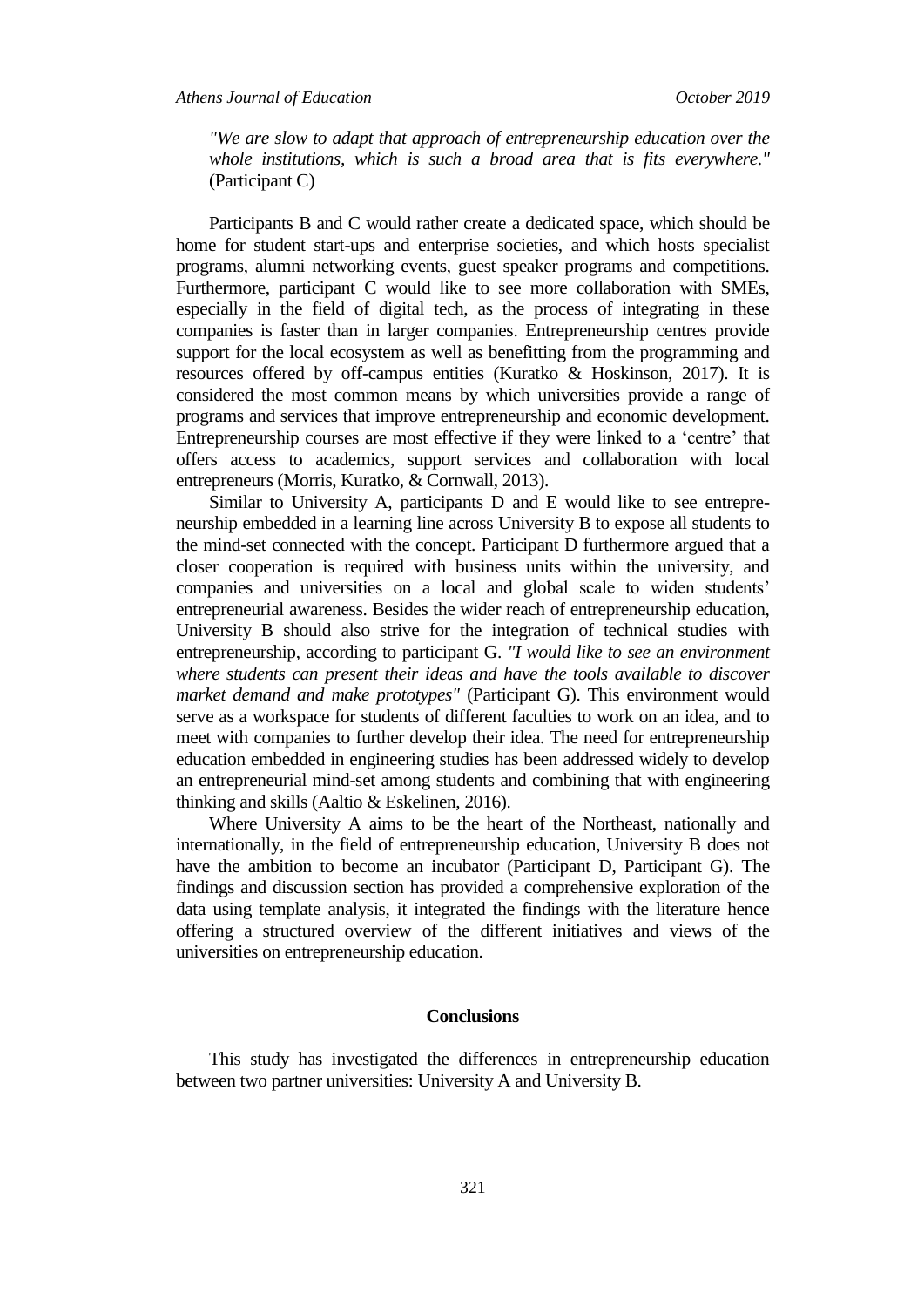It can be identified in the literature and the findings that entrepreneurship education is a multifaceted concept and that it is generally perceived as a method for teaching accumulated entrepreneurial activity. The case study universities have acknowledged that the purpose of entrepreneurship education is in accordance with established literature; to improve students' employability skills. The results of the research have proven that the concept of entrepreneur-ship education is considered highly important and should be exposed to all students in university.

The literature review and findings add substantial knowledge of how entrepreneurship education is differently perceived and implemented at two partner universities. Sá and Kretz's (2015) statement that universities are motivated to support entrepreneurial courses to improve their competitive advantage, strengthen their alumni networks and improve reputation is evident in both universities. Moreover, the research performed by Lackéus (2015) suggested that educational institutions are often left with the question "learning-by-doingwhat?" It can be concluded that this is evident within both universities, as there is no aligned view on what entrepreneurship education entails, how it should be educated, what students should take away from the program, and which new initiatives are desired by academics.

Analysis of the current entrepreneurial offerings at both universities identified that there is a different approach on triggering students' entrepreneur-rial mind-set and encourage start-ups and this was shown in the research findings. This was partly due to the institution's strategy, ambitions and scope. It can be concluded from the findings that University A has a more international and practical approach and is in line with Fayolle and Redford's (2014) and West, Gatewood and Shaver's (2009) findings that we are living in a globalized, uncertain and complex environment. Furthermore, the findings show that University B emphasizes the importance of enterprise education, as opposed to entrepreneurship education alone, which better fits the terminology of entrepreneurial education as stated by Ahmad and Seymour (2016). The differences between the universities are provided in table 5.

Significant differences have been found between the universities in terms of terminology and types of entrepreneurship. As opposed to University B, University A used a distinction between entrepreneurship and enterprise education, indicating the importance of both developing an entrepreneurial mindset and stimulating start-ups. Furthermore, the study has shown that both universities lack the integration of certain types of organisations, suggesting that the priority is not on entrepreneurship education.

From the findings it is also evident that the scope and approach on entrepreneurship education is not in line with the literature. Nevertheless, the extent to which it impacts students may be influenced by variables including culture, role models and individual characteristics. It can be concluded that University B wants students to gain entrepreneurial experience through experience-based learning in an international environment in the context of mandatory internships and exchange programs. This is not apparent at University A, where experiential-based learning in the business environment is not a mandatory part in the entrepreneurial curriculums.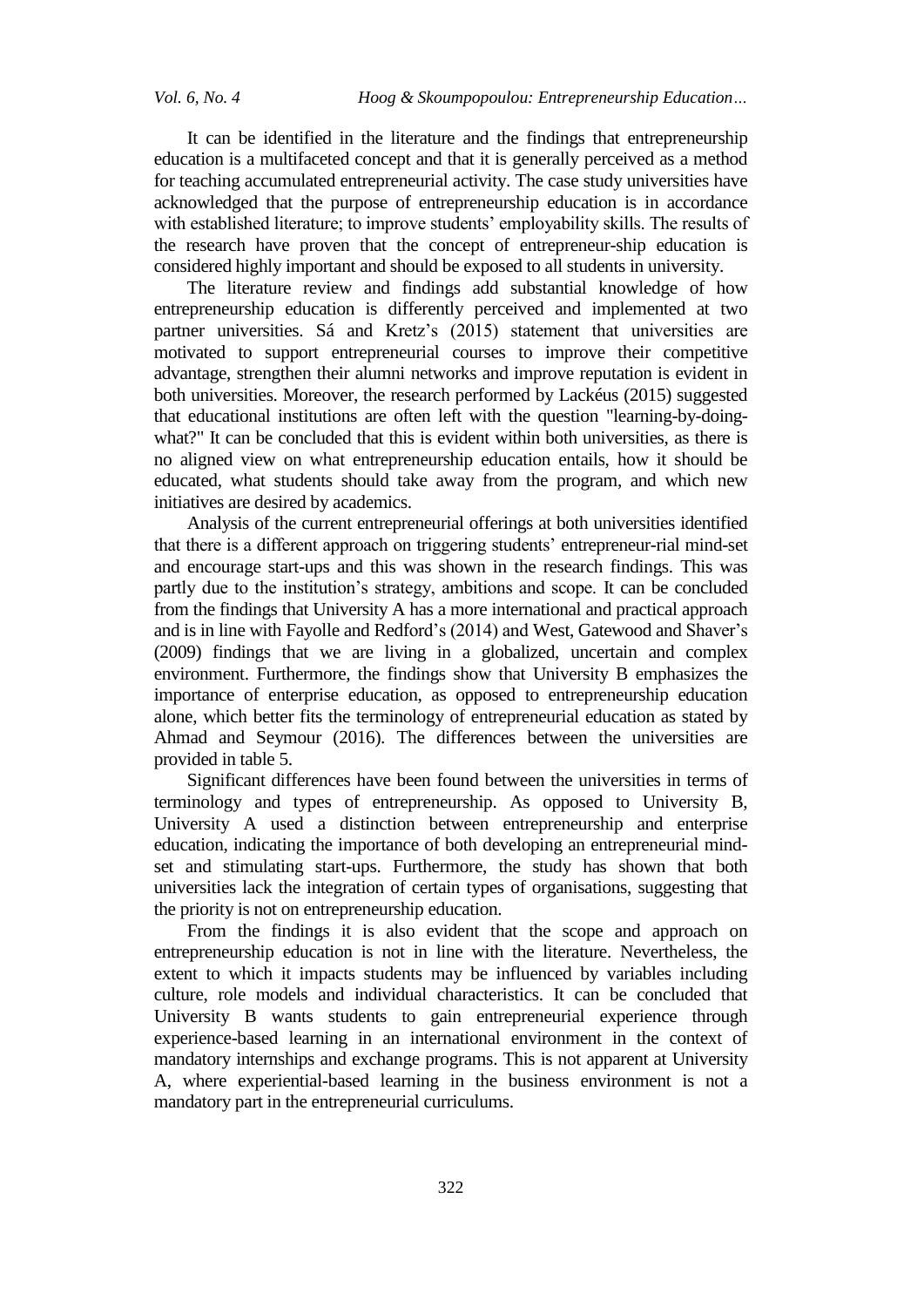|                        | <b>University A</b>                | <b>University B</b>                    |
|------------------------|------------------------------------|----------------------------------------|
|                        | Full-time curriculum on student    | Modules and minors on                  |
| Start-up               | companies. Also incubation         | entrepreneurship with idea             |
| environment            | facilities for offering mentoring  | generation and student companies.      |
|                        | and specialist advise              | Also incubation facilities             |
|                        | Separate curriculum. Incubator for | Modules and minors not integrated      |
| <b>Integration</b>     | all current students and recent    | across all curriculums. Incubation     |
|                        | graduates up to five years.        | facilities for all current students.   |
|                        |                                    | Increasing number of students with     |
| <b>Program</b><br>goal | <b>Employability of students</b>   | entrepreneurial mind-set and           |
|                        |                                    | launching company within five          |
|                        |                                    | years of graduation                    |
|                        | Focus on social entrepreneurship   | Introduce entrepreneurship learning-   |
|                        | and collaboration with SMEs.       | line across university. Closer         |
| <b>Desired</b>         | Expose all students to             | cooperation with business units        |
| <i>initiatives</i>     | entrepreneurship, without          | within university, and companies       |
|                        | separating it in a module. Create  | and universities globally. Integration |
|                        | entrepreneurship centre.           | with engineering studies.              |
| <b>Ambitions</b>       | Leader in entrepreneurship         | Not the ambition to become an          |
|                        | education of Northeast             | incubator                              |

*Table 5.* Differences between the two Universities

Our research has shown that participants at both universities believed entrepreneurship education is about enhancing student's personality traits, such as creativity, resilience and dedication. This is believed to match entrepreneurial students' personality traits as high risk-takers and control-seekers, as suggested by the literature.

From the literature it was found that there is a wide diversity of initiatives to support entrepreneurship education in universities. This is evident at University A, where outperforming other universities by means of offering the most appealing environment is an important goal. University B, on the other hand, has a more reserved role in entrepreneurship education despite the autonomy given by the Dutch government. It can be concluded from the research that the entrepreneurship initiatives implemented at University A focuses more on employability skills of students, whereas University B aims primarily at increasing the number of scholars adapting the entrepreneurial mind-set.

Furthermore, University A recognised to a greater extent that scholars are inspired to have a positive impact on economic development. Hence, the start-up environment and ambitions of University A are more explicit than the initiatives and desires at University B. The research furthermore concluded that University A wanted to follow the trend of entrepreneurship education shifting to encounter societal challenges, as opposed to University B.

Future research can add more participants in the primary research which would have strengthened the data, allowing more views and experiences on entrepreneurship education at both universities. An extended research period in combination with the availability and efforts of participants, academics could have been requested from a wider range of faculties within both universities, allowing improved data collection. Furthermore, an increased number of participants could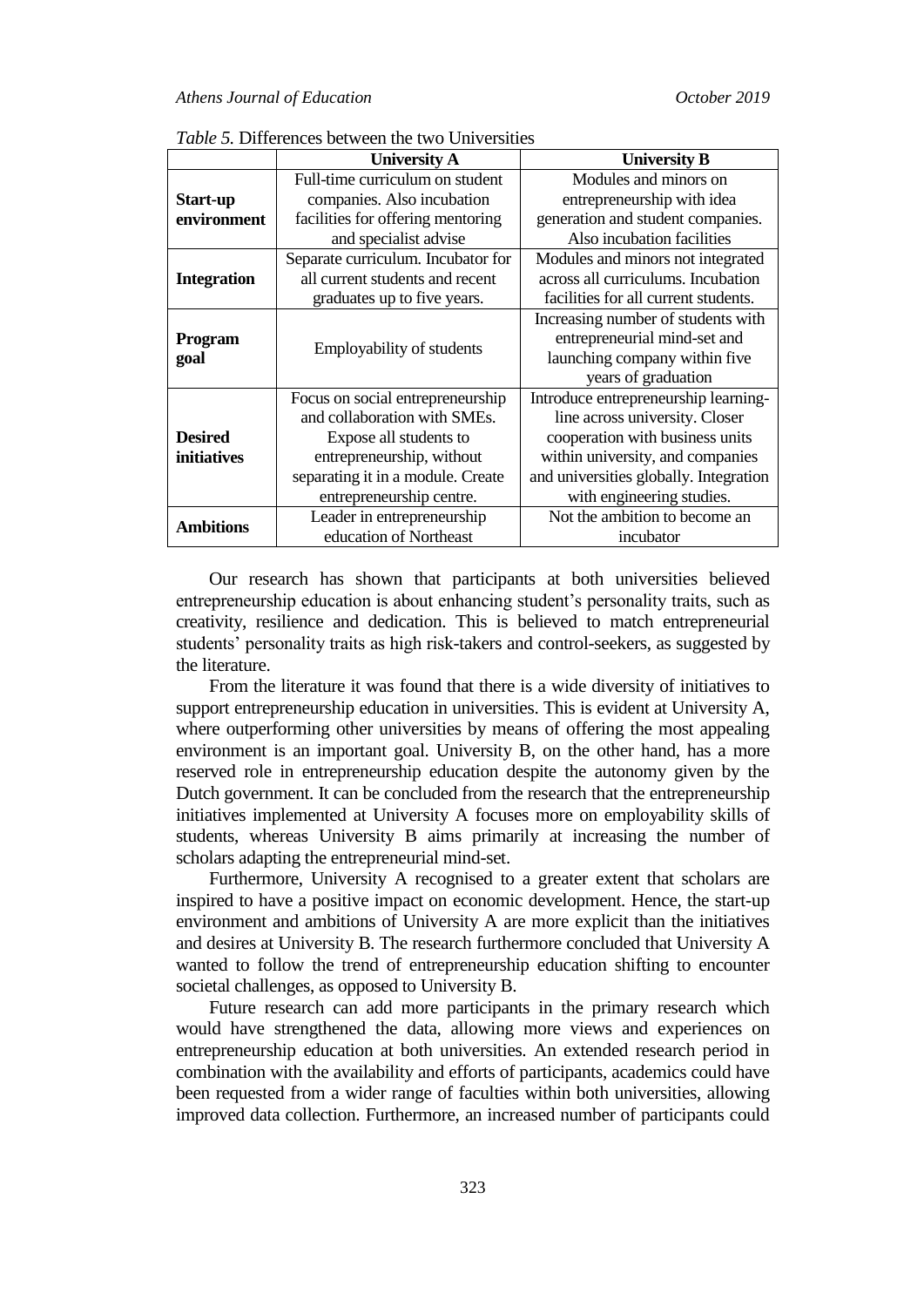have resulted in the collection of quantitative data, too. Lastly, a thorough analysis of the external environment, including the influence of the government other stakeholders, would provide more insights in the 'why' behind certain initiatives.

#### References

- Aaltio, I., & Eskelinen, M.T. (2016). Proceedings of The  $11<sup>th</sup>$  European Conference on Innovation and Entrepreneurship. *Proceedings of The 11th European Conference on Innovation and Entrepreneurship.* Jyvaskyla: The JAMK University of Applied Science.
- Acs, Z., Szerb, L., & Autio, E. (2017). *Global Entrepreneurship and Development Index 2016.* Springer.
- Ahlstrom, D., & Bruton, G.D. (2009). *International Management: Strategy and Culture in the Emerging World.* Cengage Learning.
- Ahmad, N., & Seymour, R.G. (2016). *Defining Entrepreneurial Activity: Definitions Supporting Frameworks for Data Collection*. OECD.
- Ahmed, A. (2017). *Managing Knowledge and Innovation for Business Sustainability in Africa*. Springer.
- Ahmetoglu, G. (2017). *The Wiley Handbook of Entrepreneurship.* John Wiley and Sons.
- Aurini, J.D., Heath, M., & Howells, S. (2016). *The How To of Qualitative Research: Strategies for Executing High Quality Projects.* SAGE.
- Baptista, R., & Leitão, J. (2015). *Entrepreneurship, Human Capital, and Regional Development: Labor Networks, Knowledge Flows, and Industry Growth.* Springer.
- Bentz, H. (2016). *Rationing Earth: Economic Strategy by Design.* FriesenPress.
- Bijaoui, I. (2015). *The Open Incubator Model: Entrepreneurship, Open Innovation, and Economic Development in the Periphery.* Springer.
- Brunsell, E., & Fleming, M.A. (2014). *Engaging Minds in Science and Math Classrooms: The Surprising Power of Joy.* ASCD.
- Chan, C., Sipes, B.S., & Lee, T. (2017). *Enabling Agri-entrepreneurship and Innovation: Empirical Evidence and Solutions for Conflict Regions and Transitioning Economies.* CABI.
- Crittenden, V.L., Esper, K., Karst, N., & Slegers, R. (2015). *Evolving Entrepreneurial Education: Innovation in the Babson Classroom.* Emerald Group Publishing.
- Dyck, B., & Neubert, M. (2008). *Management: Current practices and new directions*. Cengage Learning.
- EACEA. (2012). *Entrepreneurship Education at School in Europe.* Brussels: EACEA.
- EACEA. (2016). *Entrepreneurship Education at School in Europe.* EACEA.
- Ehiobuche, C., & Madueke, C. (2017). *Youth Entrepreneurship: From Job Search to Business Ownership and Self-Sufficiency.* Xlibris Corporation.
- Fayolle, A., & Redford, D.T. (2014). *Handbook on the Entrepreneurial University.* Edward Elgar Publishing.
- Fetters, M., Greene, P.G., & Rice, M.P. (2010). *The Development of University-based Entrepreneurship Ecosystems: Global Practices.* Edward Elgar Publishing.
- Fukukawa, K. (2014). *Corporate Social Responsibility and Local Community in Asia.* Routledge.
- Gelderen, M.V., & Masurel, E. (2012). *Entrepreneurship in Context.* Routledge.
- Ghina, A. (2014). Effectiveness of Entrepreneurship Education in Higher Education Institutions. *Procedia - Social and Behavioral Sciences*, *115*, 332-345.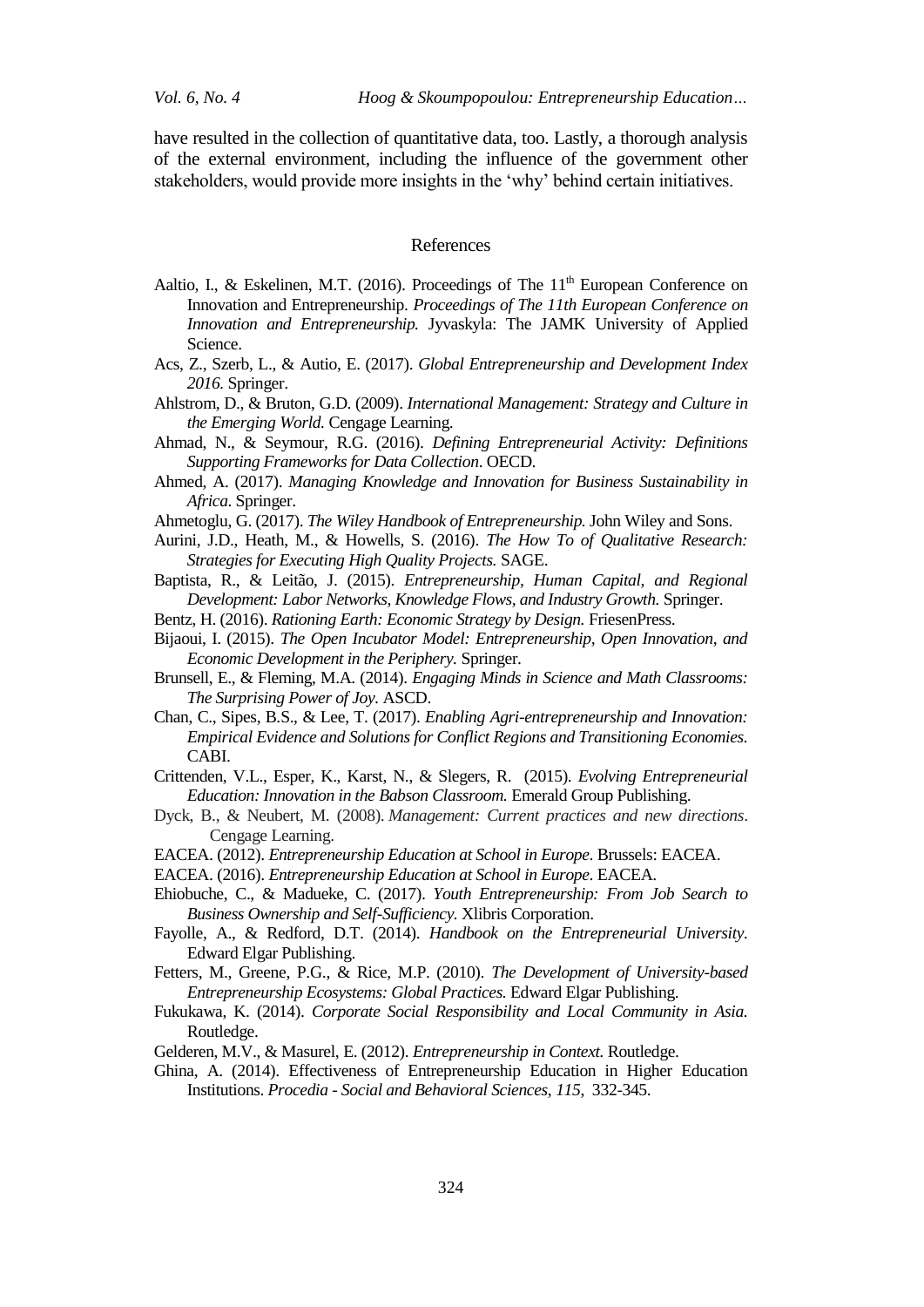- Given, L.M. (2008). *The Sage Encyclopedia of Qualitative Research Methods: A-L,*vol. 2. SAGE.
- Gratton, C., & Jones, I. (2010). *Research Methods for Sports Studies.* Taylor and Francis.
- Greene, P.G., Brush, C.G., Eisenman, E.J., Neck, H., & Perkins, S. (2015). *Entrepreneurship education: A global consideration from practice to policy around the world*. Retrieved from https://bit.ly/2DcZBEY.
- Hosu, I., & Iancu, I. (2016). *Digital Entrepreneurship and Global Innovation.* IGI Global.
- Hytti, U., Blackburn, R., Fletcher, D., & Welter, F. (2016). *Entrepreneurship, Universities and Resources: Frontiers in European Entrepreneurship Research.* Edward Elgar Publishing.
- Information Resources Management Association. (2017). *Entrepreneurship: Concepts, Methodologies, Tools, and Applications: Concepts, Methodologies, Tools, and Application.* IGI Global.
- Isenberg, D. (2013). *Worthless, Impossible and Stupid: How Contrarian Entrepreneurs Create and Capture Extraordinary Value*. Cambridge, MA: Harvard Business Review Press.
- Jockenhöfer, M. (2013). *How to promote entrepreneurship within established companies? Human Resource Management and Corporate Entrepreneurship.* Anchor Academic Publishing.
- John, K., & Ferris, S.P. (2017). *Global Corporate Governance.* Emerald Group Publishing.
- Jones, O., Macpherson, A., & Jayawarna, D. (2013). *Resourcing the Start-Up Business: Creating Dynamic Entrepreneurial Learning Capabilities.* Routledge.
- Karlsson, C., Grasjo, U., & Wixe, S. (2015). *Innovation and Entrepreneurship in the Global Economy.* New Horizons in Regional Science.
- Khanser, M.A. (2007). *John L. Gokongwei, Jr: the path of entrepreneurship.* Loyola Schools, Ateneo de Manila University.
- Kilasi, P.K. (2014). *The role of higher education in promoting entrepreneurship education : the case of public universities in Tanzania.* University of Pretoria.
- King, N. (2002). *Using Templates in the Thematic Analysis of Text.*
- King, N., & Brooks, J.M. (2016). *Template Analysis for Business and Management Students.* SAGE.
- Kompf, M. (2012). *Entreplexity® = Entrepreneurship + Complexity: The Writing and Thoughts of Gene Liczkiw.* Springer Science and Business Media.
- Kuratko, D.F., & Hoskinson, S. (2017). *The Great Debates in Entrepreneurship.* Emerald Group Publishing.
- Lackéus, M. (2015). *Entrepreneurship in Education.* Paris: OECD.
- Lussier, R. N., Corman, J., & Kimball, D. (2014). *Entrepreneurial New Venture Skills.* Routledge.
- Lyons, T.S. (2013). *Social Entrepreneurship: How Businesses Can Transform Society,* vol. 1. ABC-CLIO.
- Manimala, M.J., & Thomas, P. (2017). *Entrepreneurship Education: Experiments with Curriculum, Pedagogy and Target Groups.* Springer.
- Miri, Y. (2014). Entrepreneurship in the education system the revolution of the twentyfirst century. *Journal of Enterprising Communities: People and Places in the Global Economy, 8*(1), https://doi.org/10.1108/JEC-11-2013-0035.
- Mitra, J., & Edmondson, J. (2015). *Entrepreneurship and Knowledge Exchange.* Routledge.
- Morris, M.H., & Liguori, E. (2016). *Annals of Entrepreneurship Education and Pedagogy.* Edward Elgar Publishing.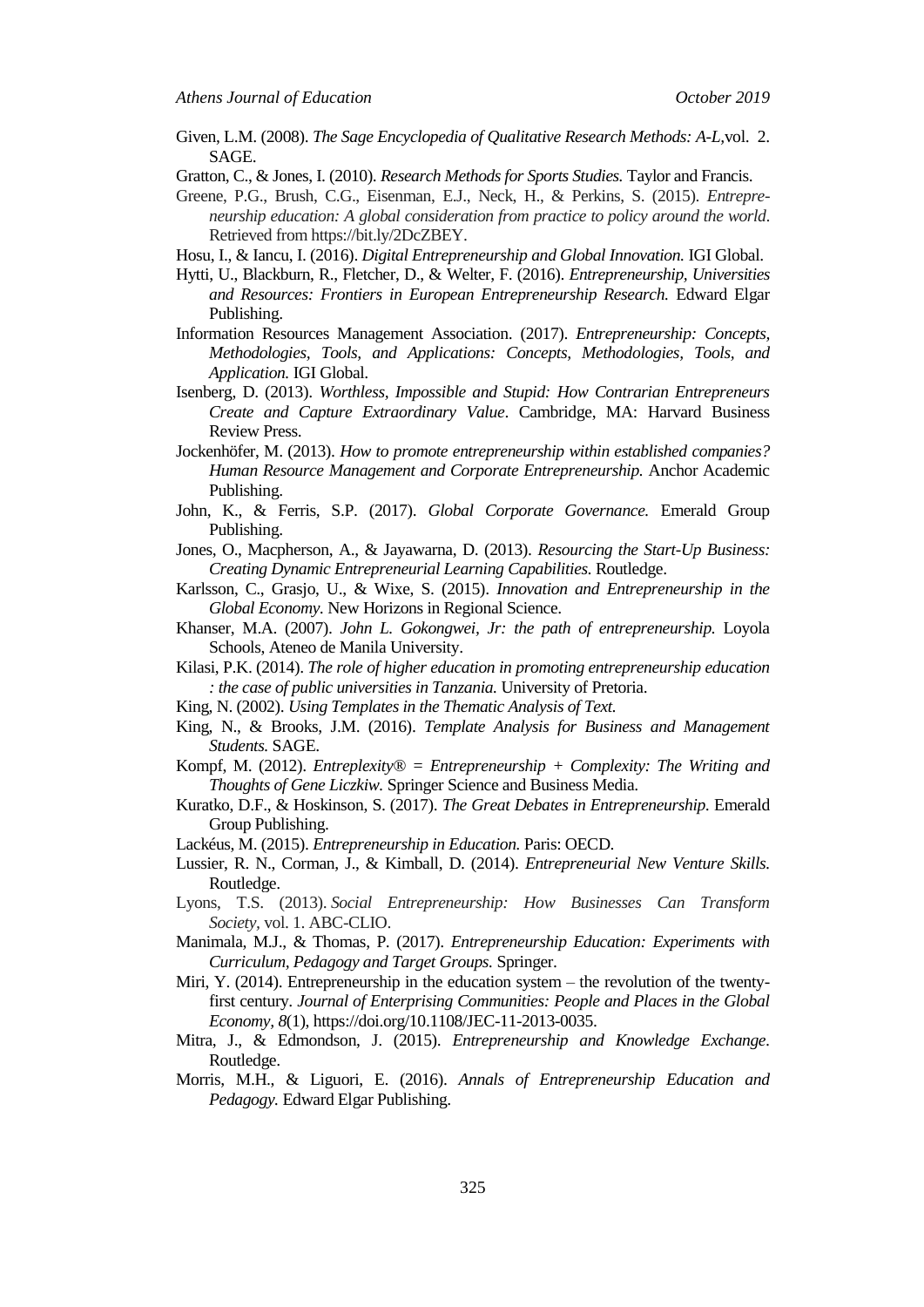- Morris, M.H., Kuratko, D.F., & Cornwall, J.R. (2013). *Entrepreneurship Programs and the Modern University.* Edward Elgar Publishing.
- Moroz, P.W., & Hindle, K. (2012). Entrepreneurship as a process: Toward harmonizing multiple perspectives. *Entrepreneurship Theory and Practice*, *36*(4), 781-818.
- Myers, M. (2014). *UK rises to fourth most entrepreneurial economy in the world*. Imperial College London.
- Nicolescu, O., & Lloyd-Reason, L. (2016). *Challenges, Performances and Tendencies in Organisation Management.* World Scientific.
- OECD. (2009). *Universities, innovation and entrepreneurship,* OECD.
- Oncioiu, I. (2013), *Business Innovation, Development, and Advancement in the Digital Economy.* IGI Global.
- Pablos, P. O., Lee, W. B., & Zhao, J. (2010). *Regional Innovation Systems and Sustainable Development: Emerging Technologies: Emerging Technologies.* IGI Global.
- Pantea, M.-C., Diroescu, R., & Podlasek-Ziegler, M. (2014). *Young people, entrepreneurship and non-formal learning: A work in progress.* SALTO-Youth Participation.
- Papadopoulos, P.M., Burger, R., & Faria, A. (2016). *Innovation and Entrepreneurship in Education.* Emerald Group Publishing.
- Passiante, G., & Romano, A. (2016). *Creating Technology-Driven Entrepreneurship: Foundations, Processes and Environments.* Springer.
- Pittaway, L.A., Gazzard, J., Shore, A., & Williamson, T. (2015). Student clubs: experiences in entrepreneurial learning, *Entrepreneurship and Regional Development, 27*(3-4), 127-153.
- Rae, D., & Wang, C.L. (2015). *Entrepreneurial Learning: New Perspectives in Research, Education and Practice.* Routledge.
- Rae, D., & Woodier-Harris, N. (2013). *International Entrepreneurship Education: postgraduate business students experiences of Entrepreneurship Education.* University of Lincoln.
- Rahman, S.A. (2016). *Developments in Higher Education: National Strategies and Global Perspectives (Penerbit USM).* Penerbit USM.
- Raposo, M., & Paço, A.D. (2011). "Entrepreneurship education: Relationship between education and entrepreneurial activity." *Psicothema, 23*(3), 453-457.
- Reffstrup, T., & Christiansen, S.K. (2017). *Nordic Entrepreneurship Islands: Status and potential Mapping and forecasting Entrepreneurship Education on seven selected Nordic Islands.* Nordic Council of Ministers.
- Riviezzo, A., Nisco, A. D., & Napolitano, M.R. (2012). *Entrepreneurship Higher Education in Europe: State of the Art and Marketing Insights to Enhance the Attraction of Foreign Students.* GRIN Verlag.
- Rose, S., Spinks, N., & Canhoto, A. I. (2014). *Management Research: Applying the Principles.* Routledge.
- Sá, C., & Kretz, A. (2015). *The Entrepreneurship Movement and the University.* Springer.
- Saunders, M., Lewis, P., & Thornhill, A. (2009). *Research Methods for Business Students.* Pearson Education.
- Seifert, R.W., Leleux, B.F., & Tucci, C.L. (2008). *Nurturing Science-based Ventures: An International Case Perspective.* Springer Science and Business Media.
- Sethna, Z., Jones, R., & Harrigan, P. (2013). *Entrepreneurial Marketing: Global Perspectives,* Emerald Group Publishing.
- Shockley, G.E. (2009). *Non-market Entrepreneurship: Interdisciplinary Approaches.* Edward Elgar Publishing.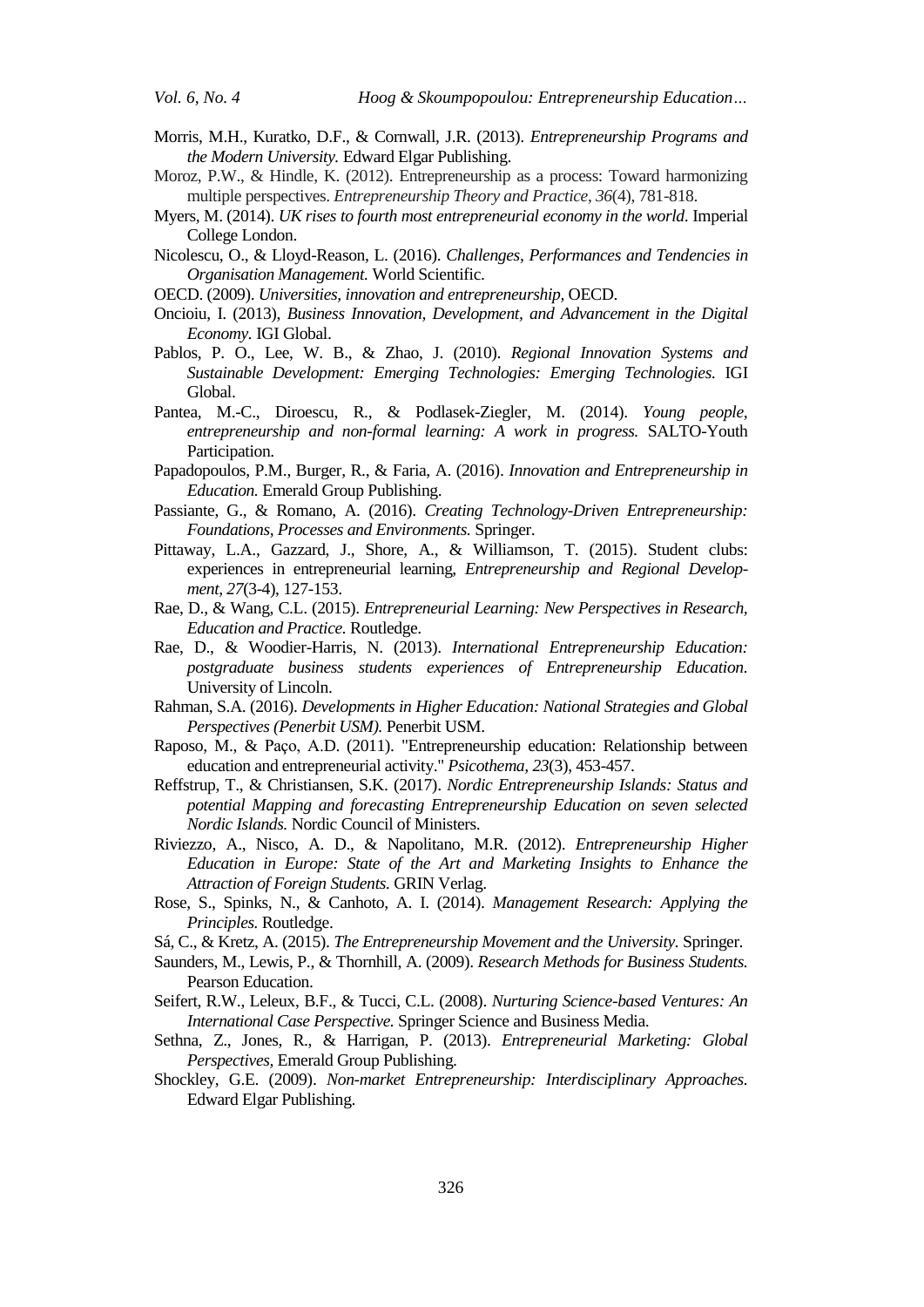- Swanson, R.A., & Holton, E.F. (2005). *Research in Organizations: Foundations and Methods in Inquiry.* Berrett-Koehler Publishers.
- Telman, R. (2012). *Entrepreneurial processes in a cultural context - the influence of uncertainty avoidance on entrepreneurial processes in Denmark.* University of Twente.
- UNESCO. (1998). *Higher Education in the Twenty-first Century Vision and Action.* Paris: UNESCO.
- Urban, B., & Kujinga, L. (2017). The Institutional Environment and Social Entrepreneurship Intentions. *International Journal of Entrepreneurial Behaviour and Research*, *23*(4), 638-655.
- Valerio, A., Parton, B., & Robb, A. (2014). *Entrepreneurship Education and Training Programs around the World: Dimensions for Success.* World Bank Publications.
- Welsh, D. (2014). *Creative Cross-Disciplinary Entrepreneurship: A Practical Guide for a Campus-Wide Program.* Springer*.*
- West, G.P., Gatewood, E.J., & Shaver, K.G. (2009). *Handbook of University--‐wide Entrepreneurship Education.* Edward Elgar Publishing.
- Wright, M. (2007). Academic Entrepreneurship in Europe. Edward Elgar Publishing.
- Yang, A. (2016). *Why Entrepreneurship Education Does Not Work*. Forbes .
- Yin, R.K. (2013). *Case Study Research: Design and Methods.* SAGE Publications.
- Zande, J.V. (2012). *Fostering Entrepreneurship at Universities* Utrecht University.
- Zhang, T., & Stough, R. (2013). *Entrepreneurship and Economic Growth in China.* World Scientific.
- Zhou, M., & Xu, H. (2012). A Review of Entrepreneurship Education for College Students in China. *MDPI*, 82-98.
- Ziegler, R. (2011). *An Introduction to Social Entrepreneurship.* Edward Elgar Publishing.